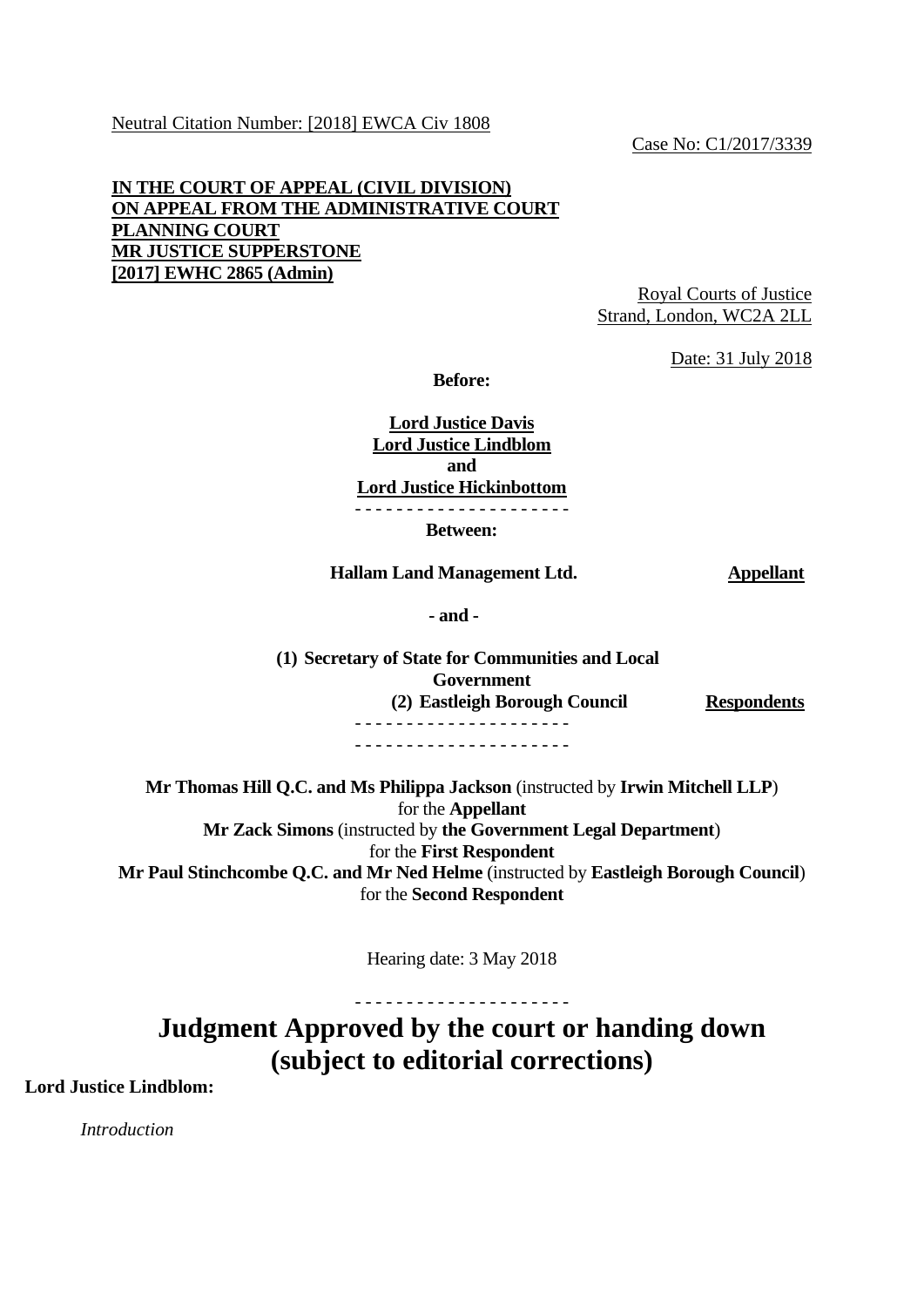- 1. In deciding an appeal against the refusal of planning permission for housing development, how far does the decision-maker have to go in calculating the extent of any shortfall in the five-year supply of housing land? That is the central question in this appeal.
- 2. With permission granted by Lewison L.J. on 6 March 2018, the appellant, Hallam Land Management Ltd., appeals against the order of Supperstone J., dated 16 November 2017, dismissing its application under section 288 of the Town and Country Planning Act 1990 by which it had challenged the decision of the first respondent, the Secretary of State for Communities and Local Government, in a decision letter dated 9 November 2016, dismissing an appeal under section 78 of the 1990 Act. The section 78 appeal was against the refusal by the second respondent, Eastleigh Borough Council, of outline planning permission for a development of up to 225 dwellings, a 60-bed care home and 40 care units, the provision of public open space and woodland, and improvements to Hamble Station, on land to the west of Hamble Lane, in Hamble.
- 3. The site of the proposed development is about 23 hectares of pasture, on the Hamble Peninsula, between the Hamble River and Southampton Water. It is not within any settlement, nor allocated for development in the Eastleigh Borough Local Plan Review (2001-2011), adopted in 2006. The settlements of Bursledon, Netley and Hamble lie, respectively, to the north, the west and the south. Because it is in the "countryside", the site is protected by policy 1.CO of the local plan. And because it lies within the Bursledon, Hamble, Netley Abbey Local Gap, it also has the protection of policy 3.CO.
- 4. An inquiry into the section 78 appeal was held by an inspector appointed by the Secretary of State on four days in June 2015. On 24 June 2015, the second day of the inquiry, the appeal was recovered by the Secretary of State, because it involved a proposal for "residential development of over 150 units … , which would significantly impact on the Government's objective to secure a better balance between housing demand and supply and create high quality, sustainable, mixed and inclusive communities". In his report, dated 26 August 2015, the inspector recommended that the appeal be dismissed. The Secretary of State subsequently received a large number of further representations, some of them in response to letters he sent to the parties on 15 April 2016 and 29 June 2016. In those representations the Secretary of State received the parties' comments on two decisions of inspectors on appeals in which the supply of housing land in the council's area had been assessed – first, an appeal relating to a proposed development of up to 335 dwellings on land at Bubb Lane, Hedge End, which was dismissed on 24 May 2016, and secondly, an appeal relating to a proposed development of up to 100 dwellings on land at Botley Road, West End, which was allowed on 7 October 2016. In his decision letter on Hallam Land's appeal the Secretary of State largely agreed with the inspector's conclusions and accepted his recommendation.
- 5. The challenge to the Secretary of State's decision was made on four grounds. The first and second grounds went to his failure – unlawfully, it was said – to ascertain the extent of the shortfall against the five-year housing land supply in the council's area, and to provide adequate reasons for his relevant conclusions. The third and fourth grounds asserted that his decision was inconsistent with the conclusions on housing land supply and the weight to be given to policy 3.CO in an inspector's report, dated 25 August 2016, in an appeal relating to a proposed development of up to 680 dwellings on land at Winchester Road, Boorley Green. Supperstone J. rejected all four grounds.

#### *The issues in the appeal*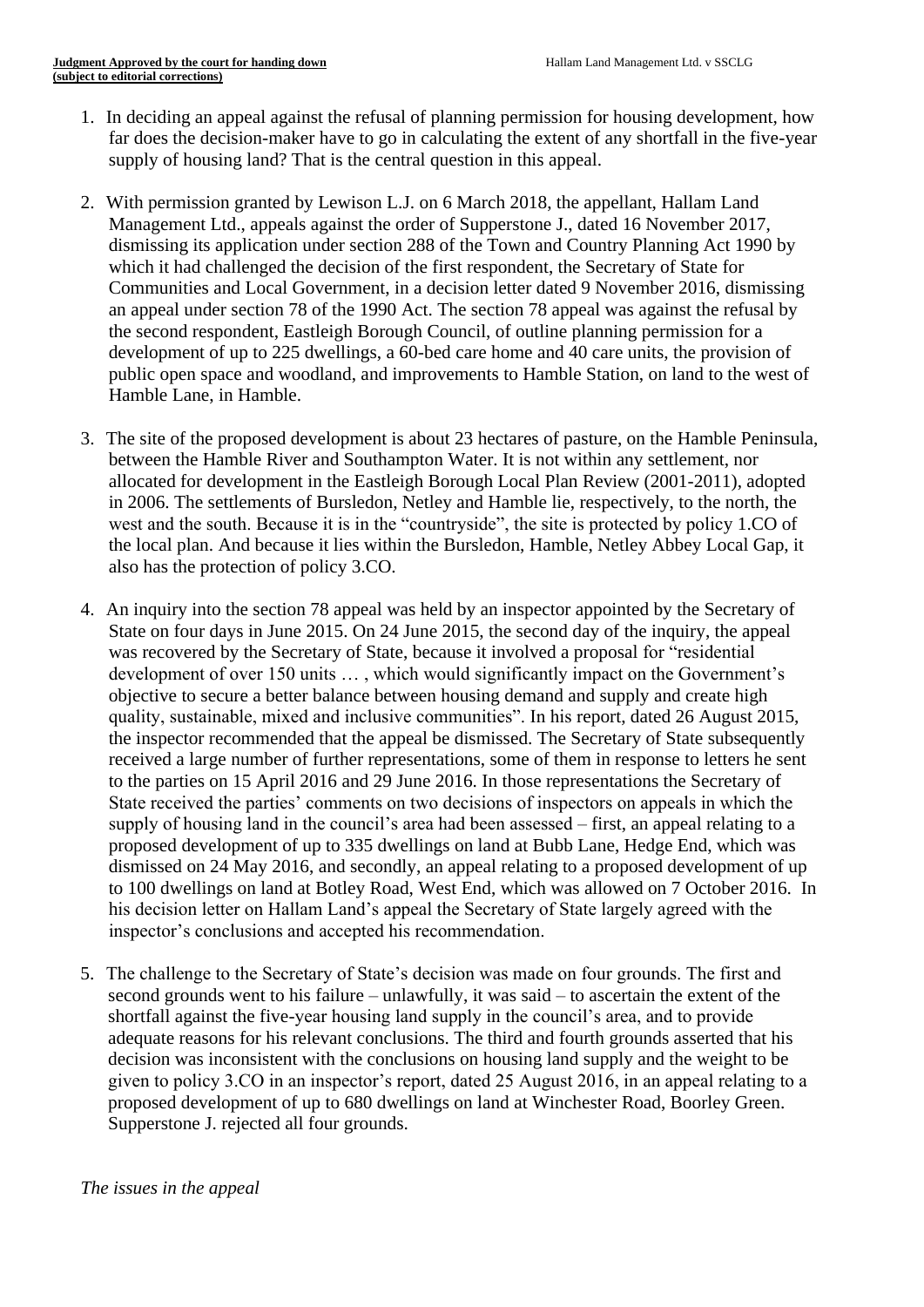- 6. The appeal before us raises two main issues:
	- (1) given that the council could not demonstrate the requisite five-year supply of housing land under government policy in the first National Planning Policy Framework ("NPPF"), published in March 2012, whether the Secretary of State established the shortfall with sufficient precision, and whether his relevant reasons were adequate; and
	- (2) whether the Secretary of State erred in law in deciding Hallam Land's appeal without having regard to the inspector's report on the Boorley Green appeal.
- 7. These issues raise no question of law that has not already been amply dealt with in a series of cases on the meaning of relevant policies in the NPPF, and on the importance of consistency in planning decision-making.

## *NPPF policy*

- 8. We are not concerned in this appeal with the policies in the revised NPPF, which was published on 24 July 2018. I shall refer only to the policies in the first NPPF, as if they were still extant.
- 9.Paragraph 47 of the NPPF states:

"To boost significantly the supply of housing, local planning authorities should:

- …
- identify and update annually a supply of specific deliverable sites sufficient to provide five years worth of housing against their housing requirements …  $\ldots$  .

Paragraph 49 states:

"Housing applications should be considered in the context of the presumption in favour of sustainable development. Relevant policies for the supply of housing should not be considered up-to-date if the local planning authority cannot demonstrate a five-year supply of deliverable housing sites."

Paragraph 14 contains the Government's policy for the "presumption in favour of sustainable development". It explains that:

"…

For decision-taking this means:

- approving development proposals that accord with the development plan without delay; and
- where the development plan is absent, silent or relevant policies are out-of-date, granting permission unless:
	- any adverse impacts of doing so would significantly and demonstrably outweigh the benefits, when assessed against the policies in this Framework taken as a whole; or
	- specific policies in this Framework indicate development should be restricted."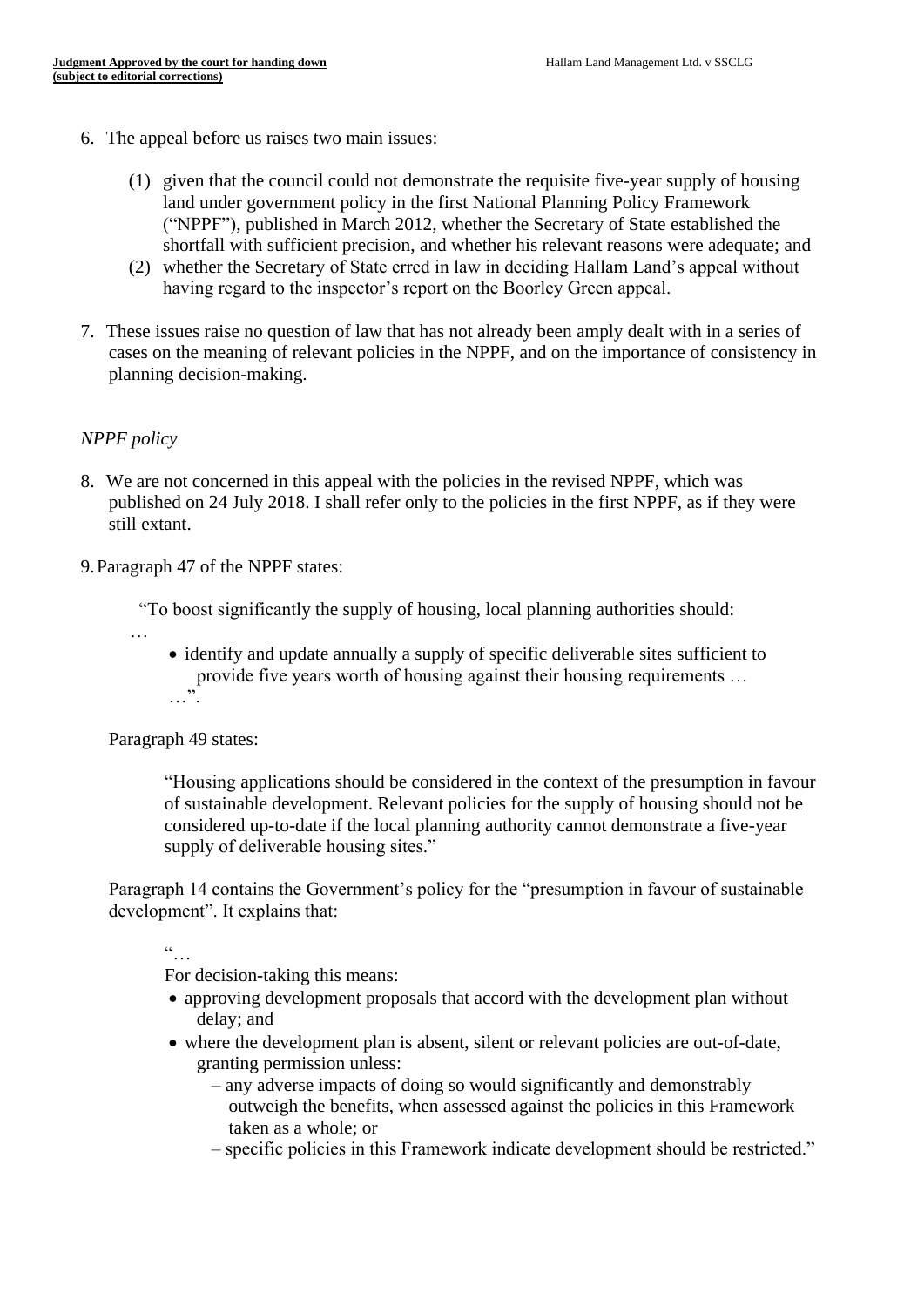#### *The inspector's report*

- 10. In his report the inspector noted, under the heading "The Case for the Council", that the council "acknowledge that they are not currently able to demonstrate a 5 year housing supply, as required by NPPF para 47" (paragraph 22). It was the council's case, however, that "the proposal is contrary to development plan policies which are not out of date, and is not the sustainable form of development for which there is a presumption in favour", and that "[even] if the presumption in NPPF para 14 was engaged, the negative aspects of the scheme, including the landscape impact and the loss of openness, would significantly and demonstrably outweigh the benefits" (paragraph 41).
- 11. Summarizing the case for Hallam Land, under the heading "The Case for the Appellants", he referred (in paragraph 62) to the uncontested evidence of its planning witness, Mr Usher:
	- "62. The need for housing is demonstrated in Mr Usher's proof … , which has not been challenged by the Council, and which reflects the conclusions of the Local Plan Examination that the draft is unsound for failing to make adequate provision. The Council accept that they cannot demonstrate a five year supply, the level being shown by the appellants to be 2.92 years, or 1.78 years if the need for affordable housing is included."

Because the council would "not be able to meet its housing land requirements without the loss of significant areas of countryside…", it was "inevitable that there will be a change to the open and undeveloped character of such land". This was "not, of itself, an adequate ground to resist the development when there is no 5 year land supply, nor an up to date development plan" (paragraph 65).

- 12. In his conclusions the inspector identified the "main issues" as being "i) the effect of the development on the character and appearance of the countryside and its role in separating settlements, and ii) whether any harm would be outweighed by the potential benefits of the development, including a supply of market and affordable housing, and the improvement of station facilities" (paragraph 88).
- 13. He said that "[the] proposal would not fall within any of the specified uses in Local Plan policy 1.CO …". He concluded that there was "no doubt that a development of this scale would diminish the Local Gap both physically and, to some degree, visually, contrary to policy 3.CO …", and that "[in] these respects it would not comply with the development plan" (paragraph 90). He went on to find that "there are grounds to conclude that policy 1.CO may be regarded as out of date, but that there is not justification for giving any substantial reduction to the weight applied to policy 3.CO" (paragraph 96).
- 14. Under the heading "The Benefits of the Proposal" he noted that Hallam Land had particularly emphasized "the supply of market and affordable housing to meet an acknowledged need, and the provision of facilities for Hamble Station" (paragraph 107). He continued (in paragraph 108):
	- "108. The Council acknowledge that they are not able to demonstrate more than a four and a half years supply of deliverable housing land, and it is the appellants' view that the actual level is significantly less. It is not necessary for this report to carry out a detailed analysis of the housing land supply position, which is better left to the Local Plan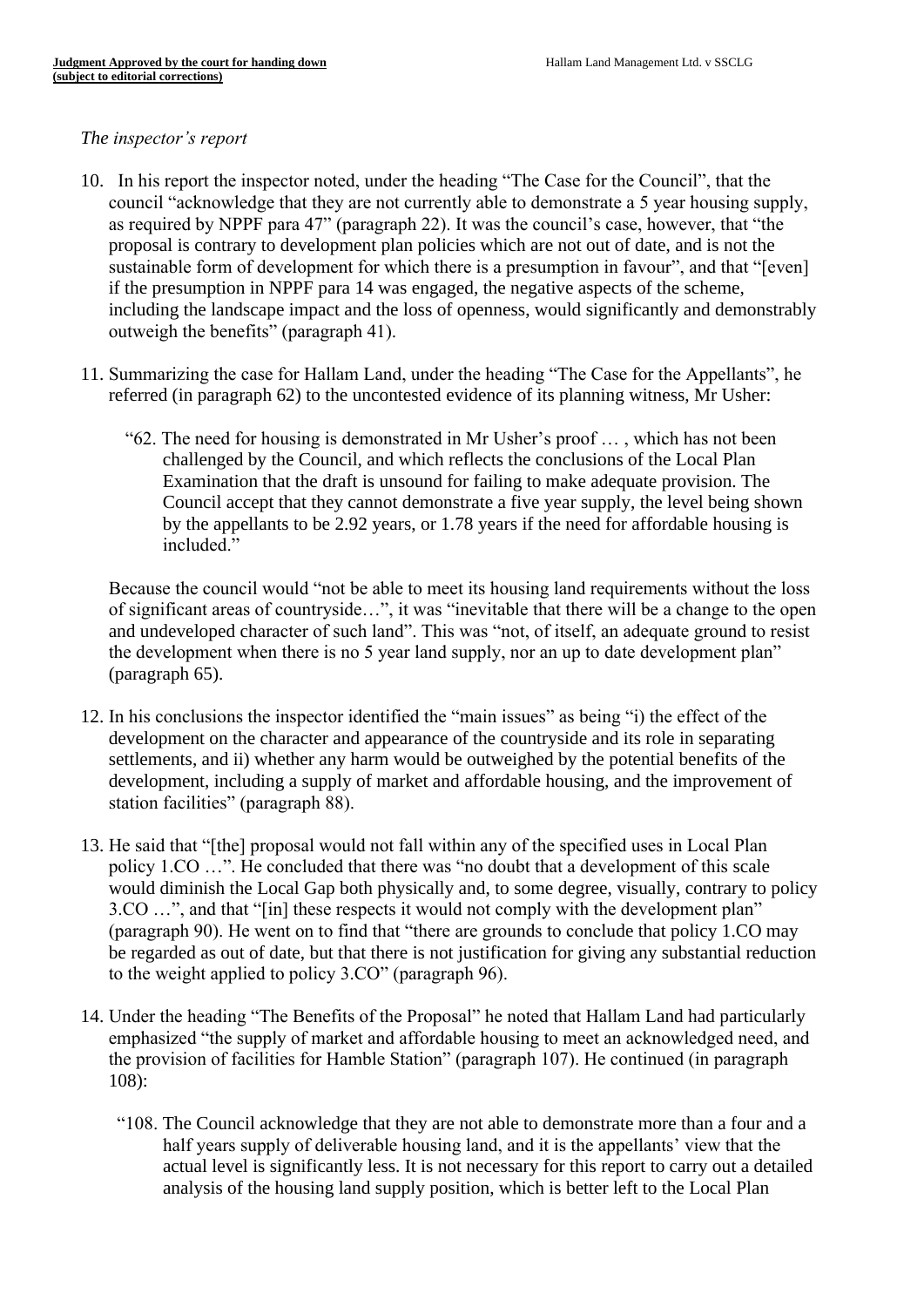examination, where all the evidence is available to the inspector. However, it can be said that there is a material shortfall against the five year supply required by NPPF para 47, and that there is evidence of an existing need for affordable housing. In these circumstances, the provision of up to 225 homes, 35% of which would be affordable, would be a significant advantage arising out of the scheme. It is also the case that the new dwellings would meet sustainable construction and accommodation standards, and be of a mix to satisfy a wide range of housing needs. In these respects, the development would help meet the NPPF objectives of boosting significantly the supply of housing, and delivering a wide choice of high quality homes. …".

He accepted that "[the] choice of accommodation would also be boosted by the provision of 100 care and extra care spaces", and that "such accommodation would be likely to release a supply of existing, under-used homes to meet the general housing demand" (paragraph 109).

- 15. Bringing his conclusions together under the heading "Sustainability and Overall Conclusions", the inspector said (in paragraph 116):
	- "116. When assessed against the criteria in para 7 of the NPPF, the supply of market and affordable housing, along with care facilities, would make a significant contribution to meeting the social role of sustainability, complemented by the provision of public open space, although, in the latter case, at the expense of the loss of the rural character of the public footpath crossing the site. The additional population and employment opportunities would assist the economic life of the area, as would the supply of homes in an area with an acknowledged shortfall. There would be the environmental and community benefits arising out of the station improvements (but having regard to the Council's alternative scheme), any spin-off advantages for traffic and pollution levels, from the off-site highway works, and the environmental and ecological aspects of the landscaping proposals."

He accepted that "[on] balance, this is a reasonably sustainable location in terms of accessibility" (paragraph 117). His final conclusion, however, went against the proposal. He found that "the loss of the gap between the surrounding settlements, involving the physical intrusion into an area of countryside, and contributing to the coalescence of those settlements, and loss of independent identity" would be contrary to policy 3.CO of the local plan and corresponding policies in the NPPF; that "[the] countervailing benefits of the scheme, as well as compliance with other development plan policies … would not outweigh the harm that this loss of separation would cause"; and that "[taken] as a whole, the proposal does not amount to the form of sustainable development for which there is a presumption in favour" (paragraph 118).

# *The decision in the Bubb Lane appeal*

16. The inspector in the Bubb Lane appeal concluded (in paragraph 45 of his decision letter):

 "45. The evidence before me does not support EBC's view that it is 'a whisker' away from demonstrating a five year supply of deliverable housing land. Notwithstanding EBC's considerable efforts to improve housing provision, something in the order of a four year supply at the time of this Inquiry indicates that EBC has a considerable way to go to demonstrating a five year supply of deliverable sites. There is no convincing evidence that measures currently taken have been effective in increasing the rate of housing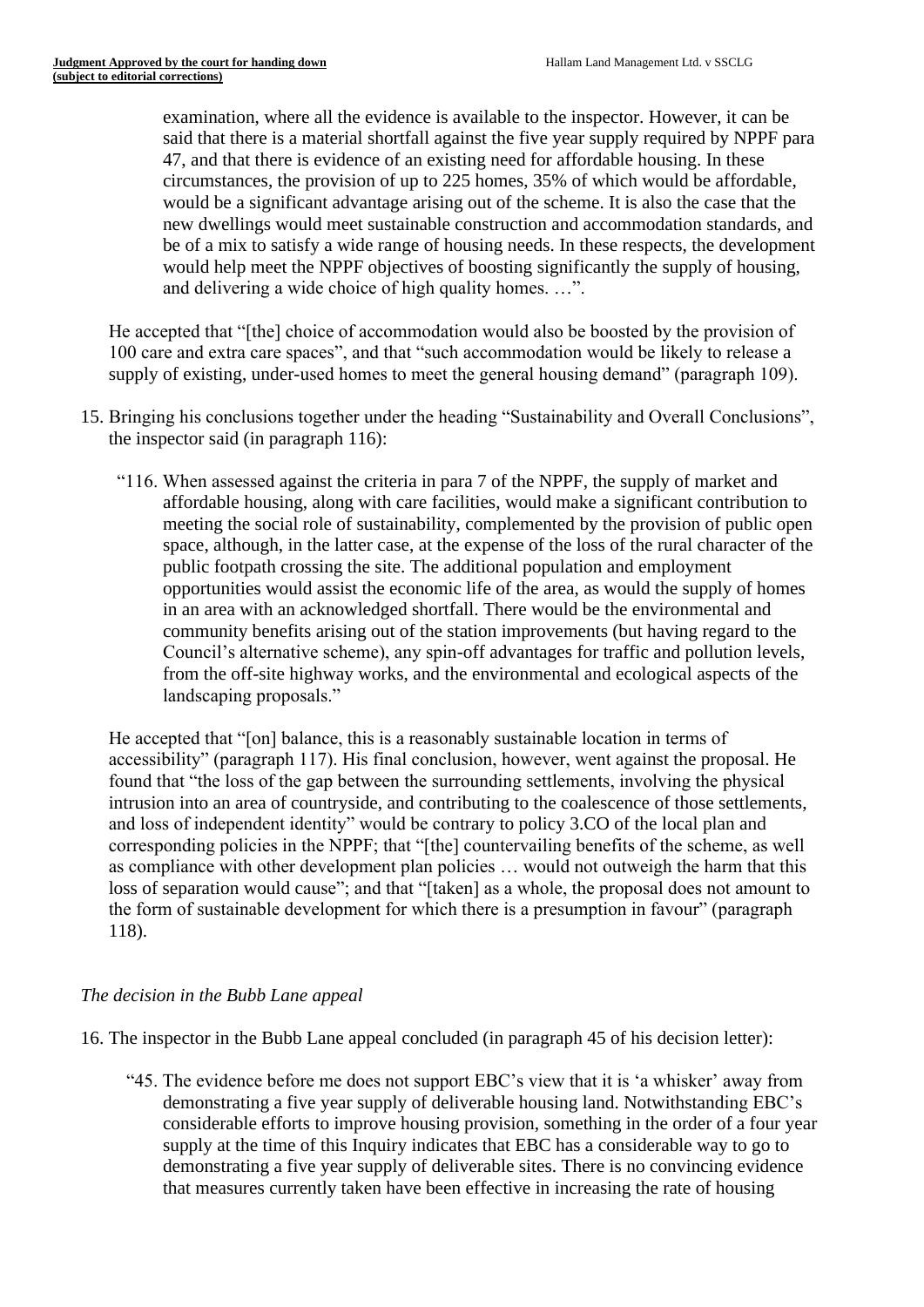delivery. The scale of the shortfall is a significant material consideration in determining this appeal. The contribution that the appeal scheme would make to the housing supply, and particularly to affordable housing provision in the area in accordance with EBLP Policy 74.H, would be a significant benefit of allowing the appeal."

Under the heading "Planning balance", the inspector concluded that "some weight can be given to the conflict with EBLP Policy 2.CO, arising from the harm that would result from the proposal to the separation of settlements …", but that "this weight is limited because of the significant shortfall in housing supply, and the lack of convincing evidence that EBC's efforts to address this are proving effective" (paragraph 52). He went on to say that, "[given] the current scale of the housing shortfall, the provision of additional market and affordable housing would be a significant benefit of the proposal" (paragraph 55). But he concluded, finally that "[in] my judgement, the adverse impacts of the proposal would significantly and demonstrably outweigh the benefits, when assessed against the policies in the *Framework* taken as a whole" (paragraph 57).

# *The decision in the Botley Road appeal*

- 17. In the decision letter on the Botley Road appeal, the inspector stated these conclusions on "Housing land supply" (in paragraphs 18 and 19 of his decision letter):
	- "18. In conclusion, the final calculation taking a requirement figure of 1,120dpa, or 5,602 dwellings over the 5 year period, there is a 4.25 years' supply of housing land. Even on the Council's most favourable calculations, taking the Council's approach to the buffer and with its suggested contributions from all the disputed sites, the supply would still only be 4.71 years, but the evidence indicates that this is unlikely to be achievable.
		- 19. There is therefore a significant shortfall in the amount of deliverable housing land, amounting to some 833 dwellings. The Leader of the Council gave evidence of the impressive efforts the Council had made to underpin housebuilding confidence following the recession, but this does not seem to have been translated into the provision of enough housing land. Net completions for the two years 2014/15 and 2015/16 amounted to less than one year's requirement. Referring to recent outline approvals, the Council said that it was making progress towards improving housing supply; recent permissions might enable it to exceed the OAN to a degree this year. Even if that happens, it is still well short of the requirement for the year. There is a significant shortfall to be made up, and the evidence that the gap might be closing quickly enough is far from convincing. The Council is not, as it claims, on the cusp of achieving a 5 year supply of deliverable housing land."

Under the heading "Effect on the countryside and the strategic gap", he noted (in paragraph 27) that "planning permission has been granted for a number of sites which have included dwellings in the strategic gaps", and went on to say:

 "27. … But the Council's argument that present needs can be met substantially within the land outside the gaps is wholly unconvincing; even with the permissions on gap land, there is still no 5 year housing land supply and without them, even on the Council's unduly optimistic housing land supply calculations, there would only be 3.4 years' supply of housing land. On the contrary, the evidence is that the gaps are a factor in limiting the choice of sites available for the provision of housing, and that breaches of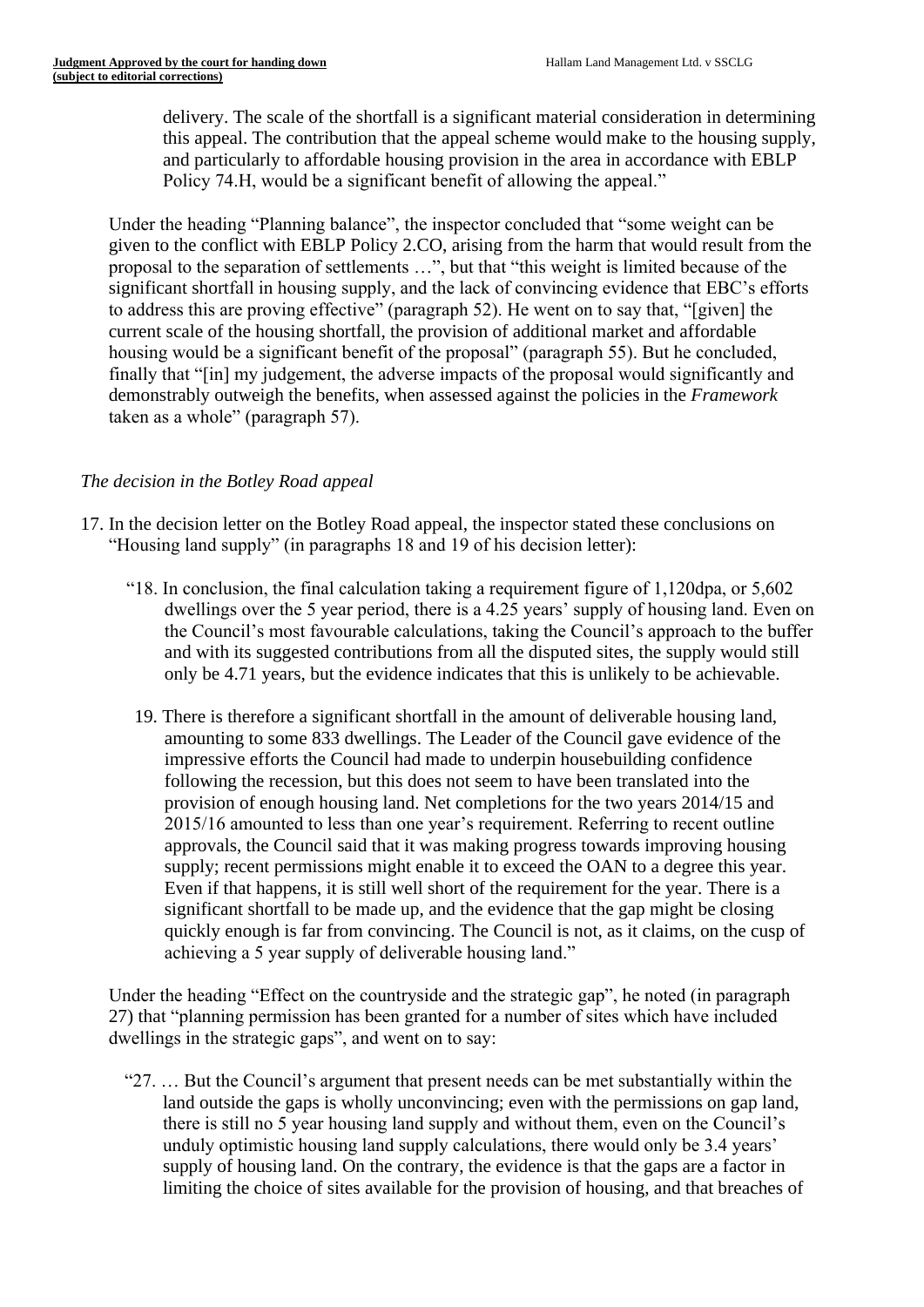the strategic gap policy have proved necessary and will prove necessary to cater to meet current housing needs."

In his "Conclusion" the inspector said (in paragraph 52):

 "52. There is a significant shortfall in the supply of deliverable housing land for the next 5 years and no convincing evidence that the gap is diminishing to the extent that it will be made up within a reasonable time by identified deliverable sites. There is also severe under-delivery of affordable housing. The scheme would deliver up to 100 dwellings including up to 35% affordable homes and, although it is in the countryside and in a defined strategic gap, would cause little practical harm. In a situation where there is a pressing need for housing and affordable housing, and where both saved Policies 1.CO and 2.CO are out of date, the adverse impacts of the scheme to the landscape, the countryside and the strategic gap, and the other impacts of the scheme discussed above, would be slight and would not significantly and demonstrably outweigh the benefits. Indeed, even if saved Policy 2.CO were not accepted as being a policy relevant to the supply of housing, and not out-of-date, the considerable benefits of the scheme, weighed against the limited harm, would indicate a decision other than in accordance with that policy."

# *The post-inquiry representations*

- 18. The further representations made by Hallam Land and by the council after the inquiry largely concerned the status of policies 1.CO and 3.CO of the local plan for the purposes of NPPF policy, in the light of this court's decision in *Suffolk Coastal District Council v Hopkins Homes Ltd.* [2016] EWCA Civ 168, which was handed down on 17 March 2016, and the weight to be given to those policies in the absence of a five-year supply of housing land.
- 19. In its further representations dated 15 April 2016, in response to the Secretary of State's letter of the same date, the council asserted that it was now "able to demonstrate a 4.93 year supply" of housing land (paragraph 2.7.2(1)), and that "the action which has been taken to address the shortfall has been both considerable and effective" (paragraph 2.7.2(2)). In further representations dated 5 May 2016, Hallam Land rejected the council's suggestion that it now had a housing land supply of 4.93 years (paragraph 5). On 11 May 2016 the council submitted additional representations, referring to the planning permissions it had granted for housing development since the inquiry (paragraph 2.8 and Appendix 5), and contending that Hallam Land had failed to recognize "the wide range of measures being taken by the Council to boost housing supply" (paragraph 2.9). Hallam Land responded to those representations with further representations of its own, dated 24 May 2016, and took issue again with the council's argument that there was now a housing land supply of 4.93 years. That figure was "not based upon an up to date SHMA", was "not tested", and was "not reflective of unmet need in adjacent areas" (paragraph 8). Its case, it said, "had always been that there remains a substantial shortfall" and it "[continued] to rely upon its evidence and submissions as submitted to the inquiry" (paragraph 10). The council was "still unable to demonstrate a 5YHLS, even against its own target (which is not accepted to be correct)". Also on 24 May 2016, the council sent the inspector's decision letter in the Bubb Lane appeal to the Secretary of State, drawing his attention to it as a relevant decision.
- 20. On 17 June 2016 the council made yet further representations, "in order that the decision can be taken upon the best and most up-to-date information …" (paragraph 1.1). It now resiled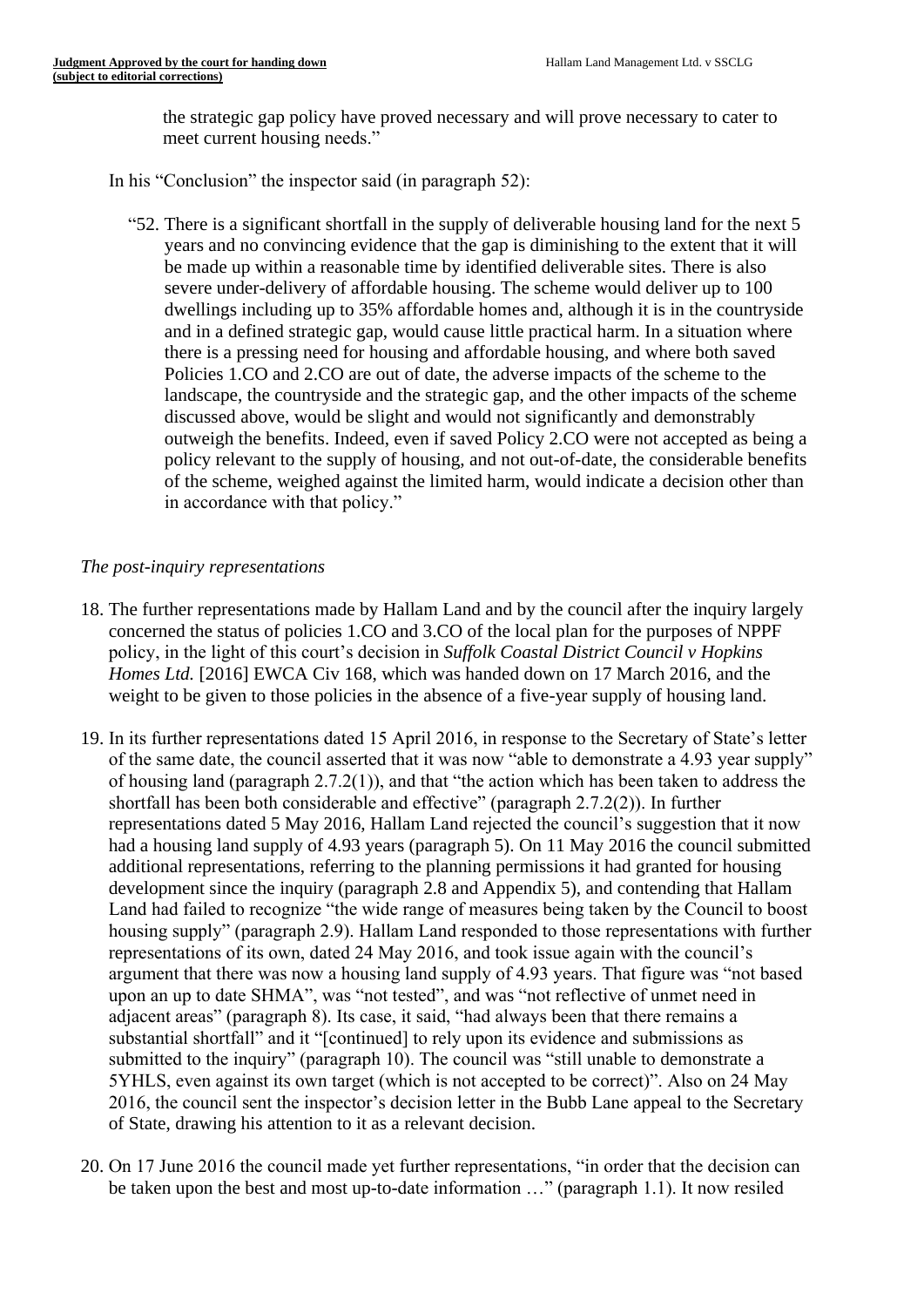from its previous concession that policy 3.CO was a policy "for the supply of housing", and, in the absence of a five-year supply of housing land, "out of date" (paragraphs 2.4 and 3.1 to 3.5). It said it would shortly provide "an updated position in respect of its housing land supply reflecting further (recent) changes of circumstance, including its agreement for the purposes of another inquiry [in the Botley Road appeal] (and in the light of the conclusions of the Bubb Lane Inspector) that the full objectively assessed needs for Eastleigh should be taken to be 630 dwellings per annum" (paragraph 4.1). The council provided its promised "Update on Housing Land Supply" on 23 June 2016. This referred to the conclusion of the inspector in the Bubb Lane appeal that "the OAN for Eastleigh was 630dpa", which had now been reflected in the statement of common ground for the imminent inquiry into the Botley Road appeal (paragraphs 2.1 and 2.2). The council's evidence for that inquiry explained that "on its preferred approach [it] is able to demonstrate a 4.86 year supply" (paragraph 2.3). Its position therefore remained that although it could not demonstrate a five-year supply of deliverable housing sites, it was "very close to being able to do so" (paragraph 2.4).

- 21. In representations dated 19 July 2016, in response to the Secretary of State's letter of 29 June 2016, Hallam Land attacked the council's "volte face" on the status of policy 3.CO (paragraphs 4 to 12). It also made clear that it did not accept the council's "latest attempt to revise its case on the extent of its 5YHLS …", and that it maintained the position it had taken in the representations it had submitted in May 2016 (paragraph 13).
- 22. In a letter dated 13 October 2016 to Mr Barber, the Secretary of State's decision officer, Barton Willmore, on behalf of Hallam Land, asked him to draw to the Secretary of State's attention the inspector's decision in the Botley Road appeal, "in order that he is fully appraised of the recent approach of one of his senior Planning Inspectors … in relation to a series of identical issues which he will now be considering when making a decision …" in this case. Barton Willmore pointed out that the inspector had rejected "the proposition that [the council] can meet its housing land requirements without impinging upon land which is designated as gap", and had concluded that policy 2.CO "is a relevant policy for the supply of housing". They argued that an "identical conclusion" must follow for policy 3.CO in this case. They referred to "the principle often expounded by the Courts that it is desirable that there be consistency in planning decision-making". It was therefore "highly important", they said, that the Botley Road decision, "relating to a virtually identical issue", was "formally before the Secretary of State" in this appeal. They also emphasized the fact that the inspector's decision letter dealt directly with the issue of housing land supply, "exposing a significant shortfall in deliverable housing land, amounting to some 833 dwellings". They quoted paragraph 27 of the decision letter in full, and also the inspector's conclusion in paragraph 52 that "there is a significant shortfall in the supply of deliverable housing land for the next 5 years and no convincing evidence that the gap is diminishing to the extent that it will be made up within a reasonable time by identified deliverable sites".
- 23. The council did not respond to those representations, but in an e-mail to the Secretary of State dated 3 November 2016, drew his attention to the inspector's decision in an appeal relating to proposed housing development on a site at Hamble Lane – the Botley Road appeal – and, in particular, what he had said about policy 2.CO, "which also applies to Saved Policy 3.CO". But it said it did not intend to provide further submissions on this point, and was drawing the inspector's decision to the attention of the Secretary of State "in the interests of full disclosure".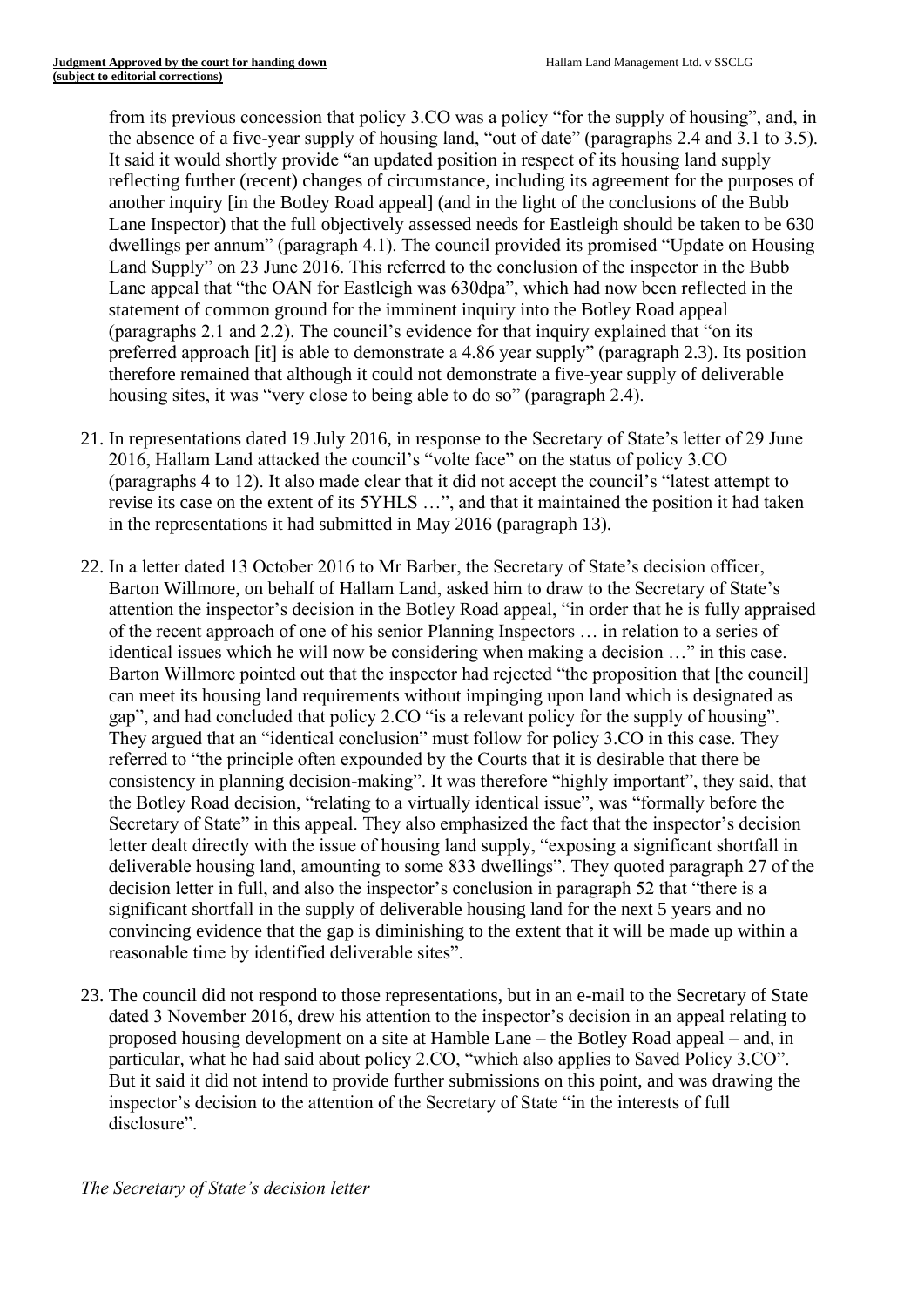- 24. In his decision letter the Secretary of State said that he agreed with the inspector's conclusions, "except where stated", and his recommendation (paragraph 3).
- 25. He referred to the representations he had received after the inquiry, including those made in response to his letters of 15 April 2016 and 29 June 2016, in the light of the judgment of this court in *Hopkins Homes Ltd.*. He confirmed that those representations had been circulated to the parties (paragraphs 5 and 6). He then referred (in paragraph 7) to the further representations he had received in October and November 2016:
	- "7. The Secretary of State has also received representations from Barton Willmore dated 13 October 2016, and from Eastleigh Borough Council dated 3 November to which he has given careful consideration. The Secretary of State has also received other representations, set out at Annex A, to which he has given careful consideration. He is satisfied that the issues raised do not affect his decision, and no other new issues were raised to warrant further investigation or necessitate additional referrals back to the parties."

He said that, "[in] reaching his decision", he had "taken account of all the representations and responses referred to in paragraphs 5-7" (paragraph 8).

- 26. When he came to "The Policy Context" he concluded that policies 1.CO and 3.CO of the local plan were both "out-of-date" (paragraphs 14 to 16). But he went on to qualify this conclusion (in paragraph 17):
	- "17. The Secretary of State has considered carefully the Inspector's analysis at IR93-100 on the matter of whether Policy 3.CO would be out of date through no longer meeting the development needs of the Borough, and whether there is justification for reducing the weight applied to that policy. The Secretary of State acknowledges that its weight should be reduced because he has found it to be out-of-date, but taking into account its consistency with the Framework, its role in protecting the Local Gap and the limited shortfall in housing land supply, he concludes that he should still afford significant weight to Policy 3.CO."
- 27. As for "The Benefits of the Proposal", he said this (in paragraph 19):
	- "19. The Secretary of State notes the Inspector's comment  $(IR108)$  that at the time of inquiry the Council were not able to demonstrate more than a four and a half years supply of deliverable housing land, and that there is evidence of an existing need for affordable housing. Whilst the Secretary of State notes that the Council are now of the view that they are able to demonstrate a 4.86 year supply, he agrees with the Inspector that the provision of up to 225 homes, 35% of which would be affordable, would be a significant advantage arising out of the scheme, and it would help meet the objectives of the Framework by boosting significantly the supply of housing and delivering a wide choice of high quality homes. The Secretary of State notes too that the choice of accommodation would also be boosted by the provision of 100 care and extra care spaces (IR109)."
- 28. On the proposal's "Sustainability" he said (in paragraph 25):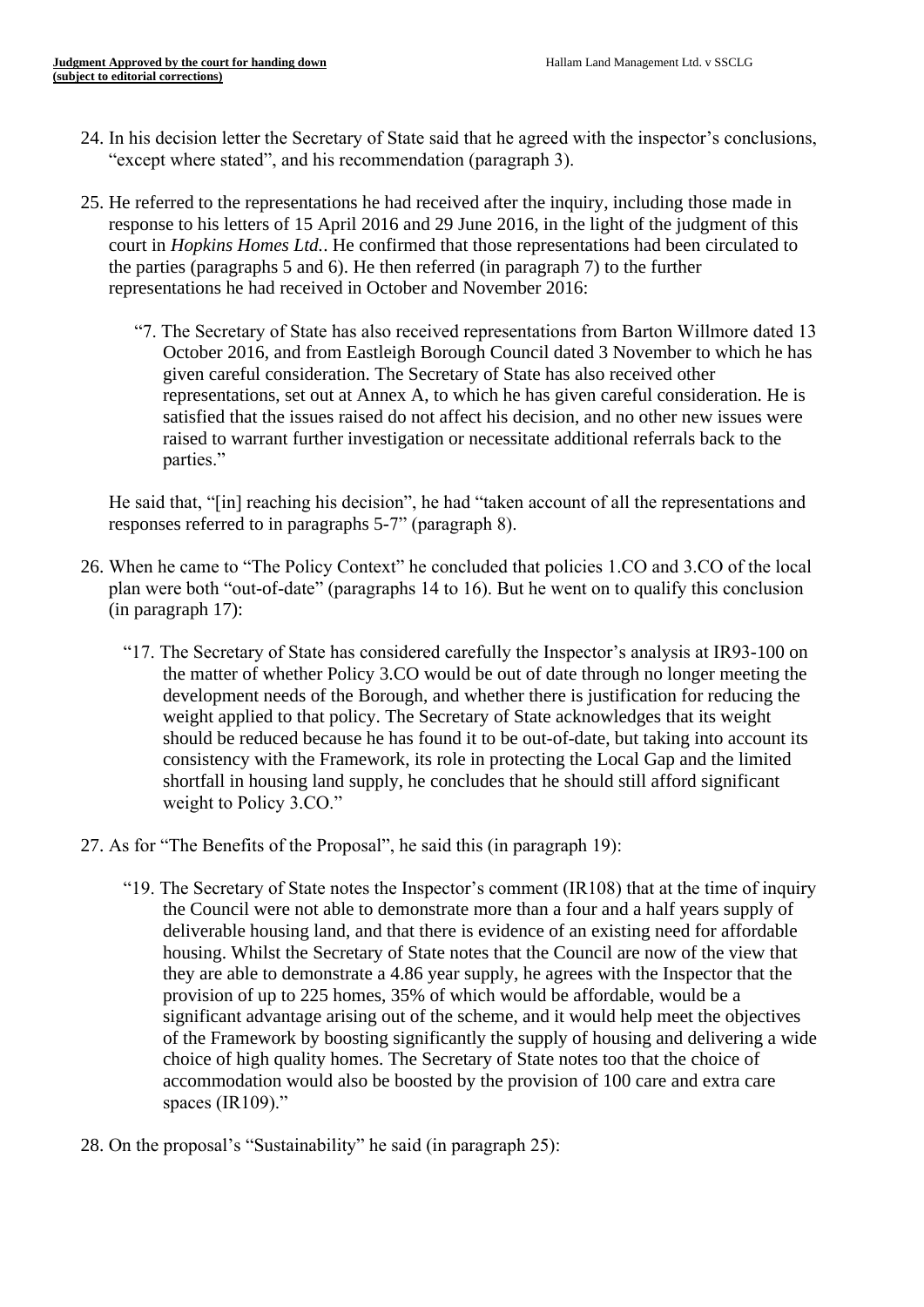- "25. In terms of sustainability, the Secretary of State agrees with the Inspector's conclusion (IR116) that, when assessed against the policies in the … Framework taken as a whole, the supply of market and affordable housing, along with care facilities, would make a significant contribution to meeting the social role of sustainability, complemented by the provision of public open space (although he acknowledges that the latter is at the expense of the loss of the rural character of the public footpath crossing the site). Furthermore, he agrees that the additional population and employment opportunities would assist the economic life of the area, as would the supply of homes in an area with an acknowledged shortfall. In addition, he recognises, like the Inspector, the environmental and community benefits arising out of the station improvements identified at paragraphs 20-21 above. For the reasons given by the Inspector at IR117, the Secretary of State concludes that, on balance, this is a reasonably sustainable location in terms of accessibility."
- 29. Under the heading "Planning balance and overall conclusion" the Secretary of State said (in paragraphs 29 to 36):
	- "29. For the reasons given above, the Secretary of State concludes that the proposal is not in accordance with the development plan policies 1.CO and 3.CO and is not in accordance with the development plan as a whole. He has gone on to consider whether material considerations indicate that the proposal should be determined other than in accordance with the development plan.
	- 30. The Secretary of State notes that in their letter of 23 June 2016, the Council updated their position on the supply of deliverable housing land, now claiming to be able to demonstrate a 4.86 year supply. In the absence of a 5-year housing land supply, and having concluded that policies 1.CO and 3.CO are relevant policies for the supply of housing, the presumption in favour of sustainable development is engaged, meaning that permission should be granted unless any adverse impacts of doing so significantly and demonstrably outweigh the benefits.
	- 31. He considers that the provision of market and affordable housing in an area with an acknowledged shortfall, along with care facilities in this case carries substantial weight in favour of the development. The additional population and employment opportunities would assist the economic life of the area, as would the supply of homes in an area with an acknowledged shortfall, to which he gives moderate weight. The environmental and community benefits arising out of the station improvements carry moderate weight in favour of the proposal.
	- 32. Set against the identified positive aspects is the environmental and social damage which would arise out of the loss of the gap between the surrounding settlements, involving the physical intrusion into an area of countryside, and contributing to the coalescence of those settlements, and loss of independent identity. The Secretary of State considers that this would be contrary to those policies of the Framework which apply the principle of recognising the different roles and character of different areas, and this carries significant weight against the proposal. He further considers that the loss of "best and most versatile" agricultural land carries moderate weight against the proposal.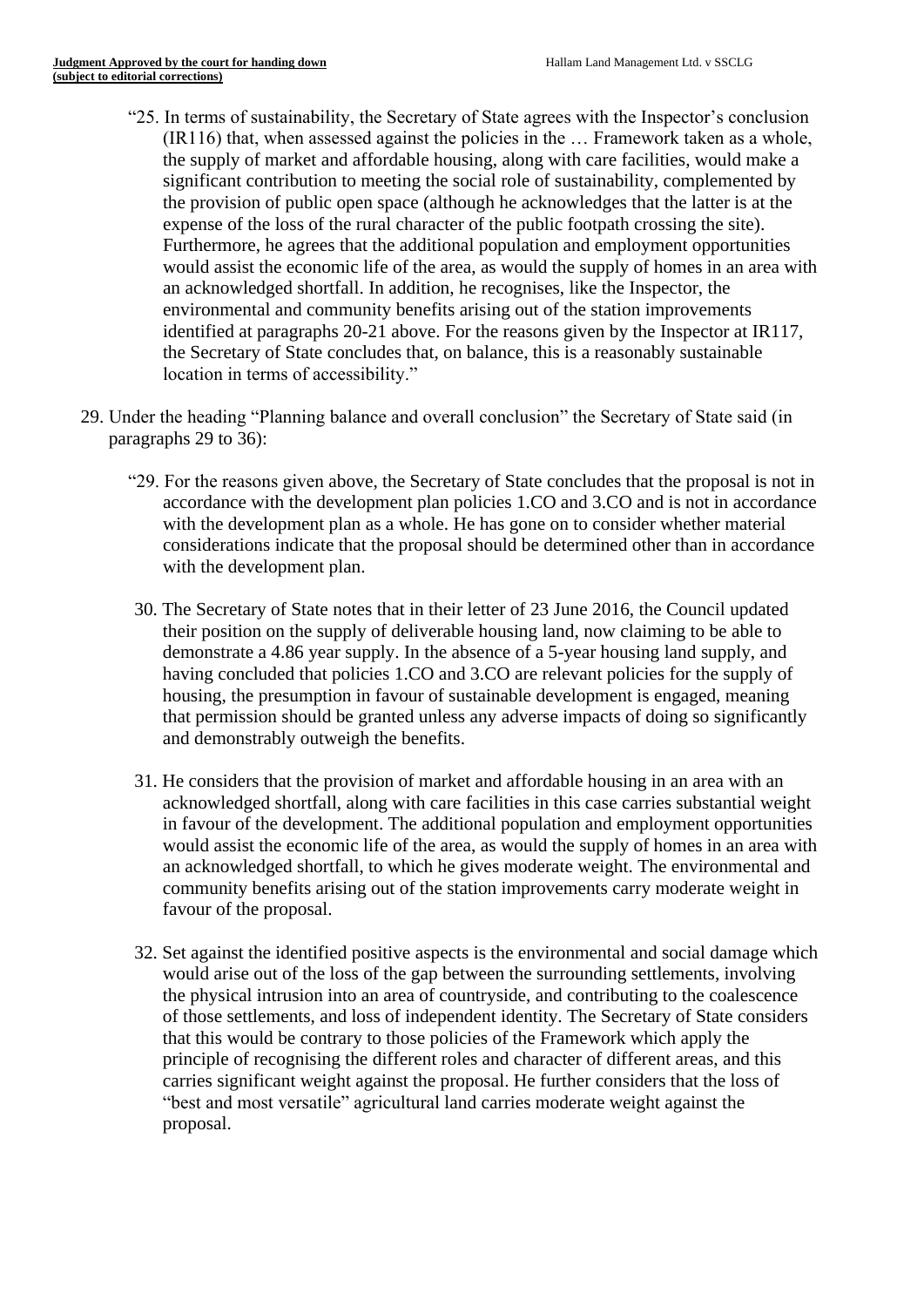- 33. The Secretary of State also considers that the appeal site performs a function which is specific to its location and which would be permanently undermined by the development.
- 34. The Secretary of State considers overall that the adverse impacts of the proposal would significantly and demonstrably outweigh its benefits.
- 35. The Secretary of State has taken into account the wide range of judgments and appeal decisions referred to in the inquiry and the post-inquiry representations but, having considered all the matters raised, he concludes that none is of such weight as to alter the balance of his conclusions.
- 36. Overall he concludes that there are no material considerations which indicate that he should determine the case other than in accordance with the development plan. The Secretary of State therefore concludes that your client's appeal should be dismissed."

He therefore agreed with the inspector's recommendation and dismissed the appeal (paragraph 37).

# *The Boorley Green appeal decision*

- 30. In a decision letter dated 30 November 2016, about three weeks after he had issued his decision on Hallam Land's appeal, the Secretary of State allowed the Boorley Green appeal. The inquiry into that appeal had taken place in May 2016. The inspector's report, though dated 25 August 2016, was released only with the Secretary of State's decision letter, in the normal way. Like the site in Hallam Land's appeal, the Boorley Green site is in the "countryside", protected by policy 1.CO of the local plan, and also within an area protected under policy 3.CO, the Botley-Boorley Green Local Gap.
- 31. The inspector in the Boorley Green appeal concluded that the supply of housing land in the council's area was "very close to 4 years", observing that this was consistent with the conclusion reached on this question by the inspector in the Bubb Lane appeal – that there was "something in the order of a four year supply" (paragraph 12.16 of the Boorley Green inspector's report). He found that "the HLS is around 4 years". He said that, at this level, it "falls well short of that required and has done for many years …" (paragraph 12.45). He concluded that "the benefits of housing and AH, particularly where the supply is significantly below 5 years and the history of delivery is poor, warrant considerable weight …" (paragraph 12.47). He described the shortfalls in land for housing and affordable housing as "substantial" (paragraph 12.55).
- 32. In his decision letter, under the heading "Housing supply", the Secretary of State said (in paragraph 17):
	- "17. The Secretary of State has given very careful consideration to the Inspector's analysis of the 5 year housing land supply position at IR12.10-12.20. He notes that it is common ground that the Council cannot demonstrate the 5 year housing land supply expected at paragraph 47 of the Framework (IR12.10); and agrees with the Inspector's conclusions at IR12.21 that, on the basis of the information presented at the Inquiry and assuming that this decision is issued within the statutory timetable set, the housing land supply should be regarded as standing at around 4 years. The Secretary of State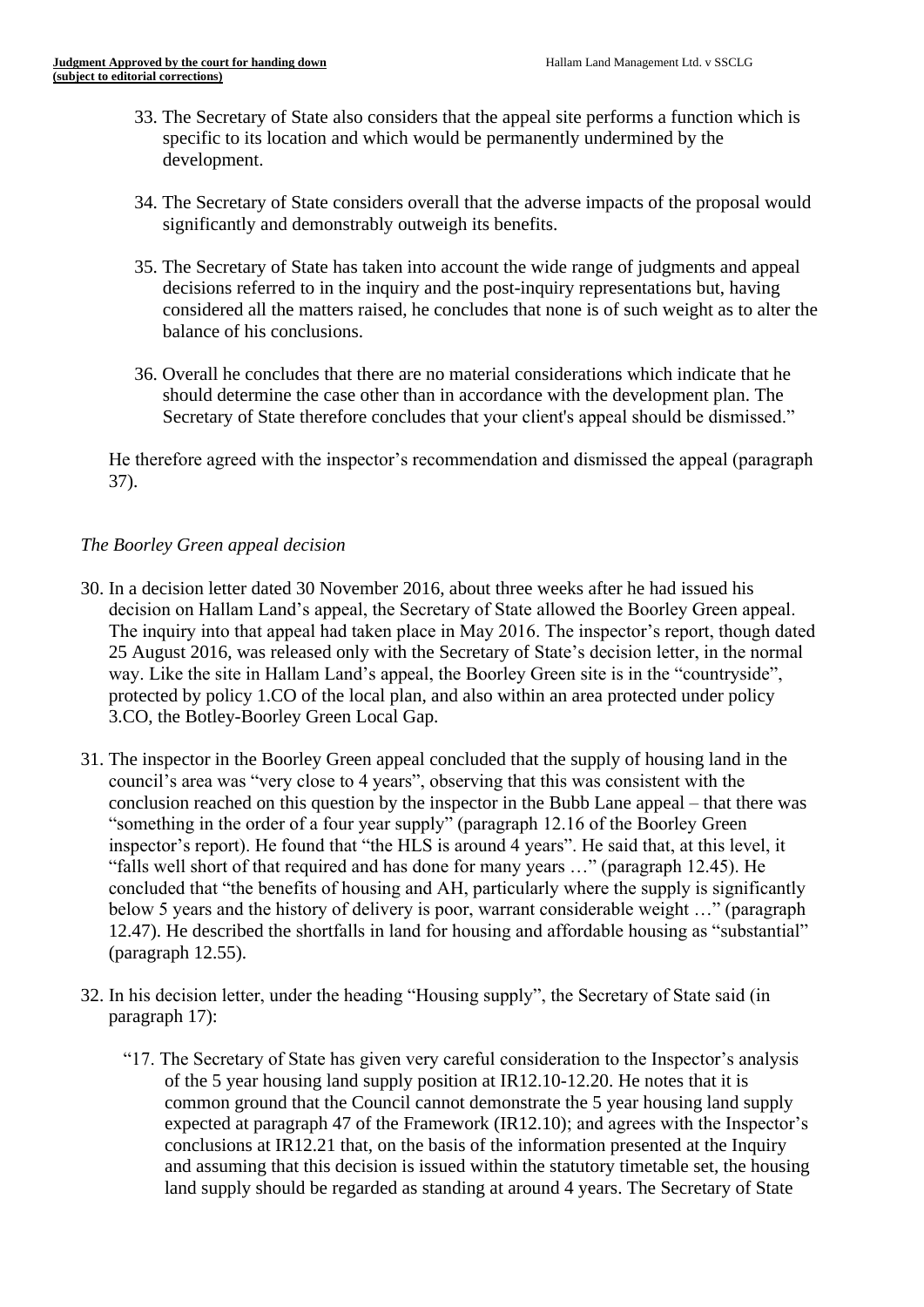also agrees with the Inspector's conclusion at IR12.22 that considerable weight should be attributed to the benefits to which the scheme would bring through delivering affordable housing."

33. Under the heading "Planning balance and overall conclusion", the Secretary of State concluded that "[the] proposal would make a significant contribution in terms of helping to make up the deficit against the 5 year housing land supply and the need for affordable housing" (paragraph 24). Agreeing with the inspector's recommendation, he allowed the appeal.

# *Did the Secretary of State establish the extent of the shortfall against the five-year supply of housing land with sufficient precision, and were his reasons adequate?*

- 34. Before Supperstone J., and again before us, Mr Thomas Hill Q.C., for Hallam Land, argued that, in any case where there is a dispute as to the five-year supply of housing land, the Secretary of State, or his inspector, is obliged to establish the level of supply and the extent of any shortfall. This, Mr Hill submitted, was because the local planning authority's failure to demonstrate a five-year supply of housing land will bring into play the balancing exercise provided for in paragraph 14 of the NPPF, and the extent of the shortfall, if there is one, will influence the weight given by the decision-maker to the benefits of the proposed development, and to its conflict with the relevant restrictive policies of the development plan. He sought to strengthen this submission with observations made by judges at first instance – in particular, *Phides Estates (Overseas) Ltd. v Secretary of State for Communities and Local Government* [2015] EWHC 827 (Admin) (at paragraph 60), *Shropshire Council v Secretary of State for Communities and Local Government* [2016] EWHC 2733 (Admin) (at paragraph 28), and *Jelson Ltd. v Secretary of State for Communities and Local Government* [2016] EWHC 2979 (Admin) (at paragraph 13).
- 35. In this case, Mr Hill submitted, the Secretary of State had failed to make the planning judgments he needed to make. He noted, in paragraph 19 of his decision letter, that the council was "now of the view that [it was] able to demonstrate a 4.86 year supply". But he did not say whether he accepted that this figure was accurate. Nor did he deal with the material before him, including the decision letters in the Bubb Lane and Botley Road appeals, showing that the council was now able to demonstrate only a supply of 4.25 years or even less than that. This could not sensibly be described as a "limited shortfall" – the expression the Secretary of State used in paragraph 17. In fact, Mr Hill submitted, the Secretary of State had failed to reach any conclusion on this question. His decision was vitiated by that failure.
- 36. Supperstone J. rejected those submissions. He did not accept that one can find in the authorities relied upon by Mr Hill the principle that the decision-maker is required "to determine a workable [five-year housing land supply] or range" in every case. He accepted the argument of Mr Zack Simons, for the Secretary of State, and Mr Paul Stinchcombe Q.C., for the council, that in a case such as this, where there was "inadequate housing supply on either [side's] figures", the Secretary of State was "not required to fix a figure for the extent of that inadequacy" (paragraph 22). He went on to say that "[in] making judgments on the issues of housing requirements and housing supply the decision maker was not required to fix a figure for the precise extent of the Council's housing shortfall". In his view the "key question" was "whether the housing supply is above or below five years". This was what Lord Carnwath had called the "important question" in paragraph 59 of his judgment in *Hopkins Homes Ltd. v Secretary of State for Communities and Local Government* [2017] 1 W.L.R. 1865 (paragraph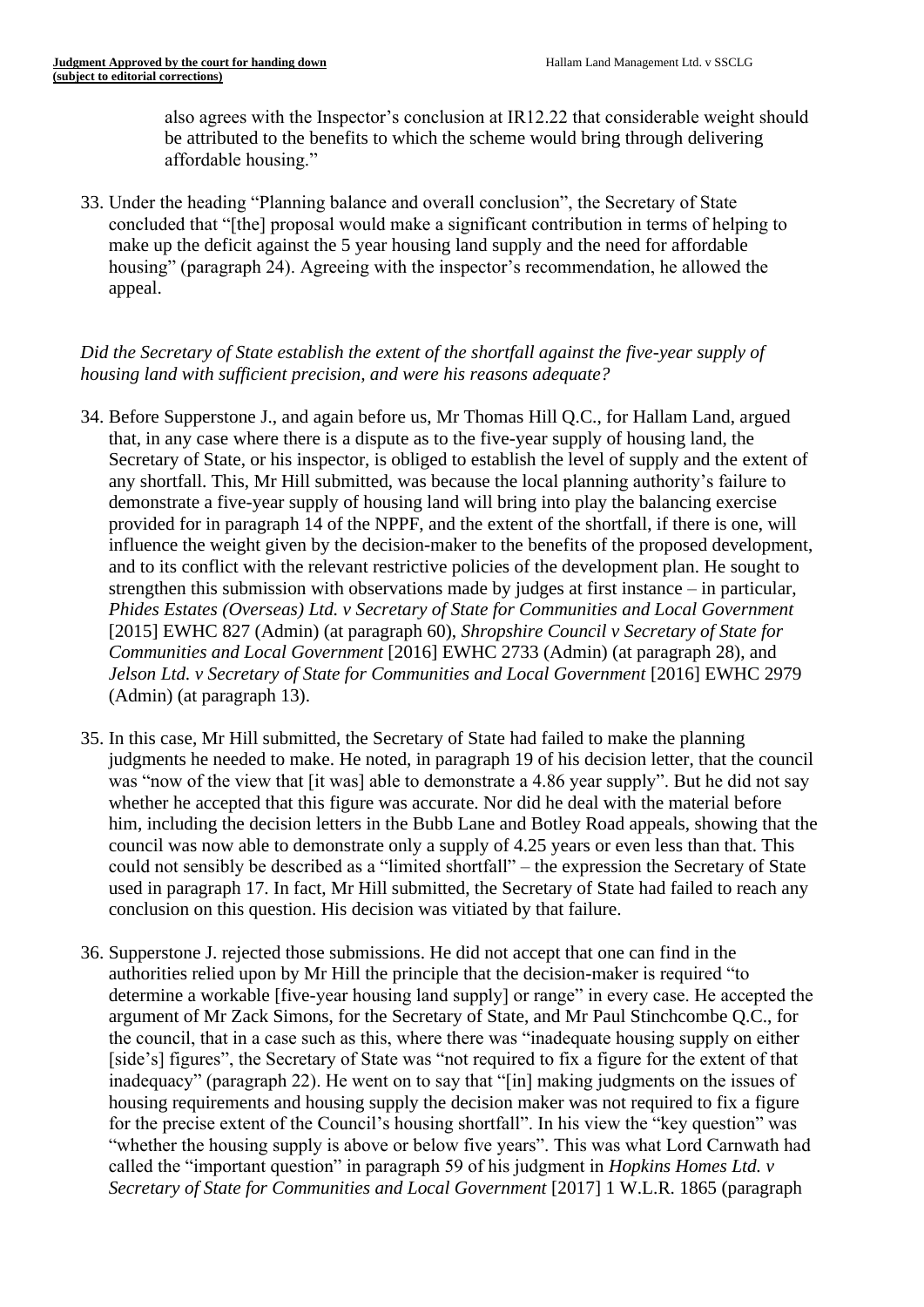23). The tenor of relevant decisions at first instance was to the same effect – for example, the observation of Gilbart J. in *South Oxfordshire District Council v Secretary of State for Communities and Local Government* [2016] EWHC 1173 (Admin), at paragraph 102, that it is "not necessary to conduct a full analysis of requirements and supply in every case", and "[whether] one has to do so depends on the circumstances".

- 37. On the basis of the inspector's conclusion in paragraph 108 of his report, having regard to "the updated material before him from the Bubb Lane [decision letter] and the Botley Road [decision letter]", and Hallam Land having provided "no further evidence" on housing land supply since the inquiry, the Secretary of State was, said Supperstone J., "entitled to note the agreed shortfall, describe it as "limited" (DL17), and agree with his Inspector that the scheme's contribution to the Council's housing shortage would be "significant" (DL19)". Nothing more was required (paragraph 29).
- 38. In his submissions to us, Mr Hill argued that the authorities on which Supperstone J. had based his conclusions did not deny the need for a decision-maker to establish the extent of a shortfall against the five-year supply of housing land when conducting the balancing exercise under paragraph 14 of the NPPF. Relevant parts of the judgment of the Court of Appeal in *Hopkins Homes Ltd.* – particularly paragraph 47 – which were effectively endorsed by Lord Carnwath in the Supreme Court, indicate that there is such a requirement. Detailed analysis may not always be necessary. A range or an approximate figure may be enough. But, submitted Mr Hill, the judge's view that the crucial question is simply whether the supply of housing land exceeds or falls below five years was unduly simplistic. In this case there were several factors that made it imperative for the Secretary of State to define the shortfall: in particular, the size of the development – more than 150 dwellings – which had led to the appeal being recovered by the Secretary of State; the significance of the shortfall for the weighting of policies in the development plan that went against the proposal, which could be decisive, especially policy 3.CO of the local plan; and the fact that there were other relevant and recent appeal decisions in which the scale of the shortfall had been considered, and on which the parties had made representations. In the circumstances, Mr Hill submitted, it was not enough for the Secretary of State merely to describe the shortfall as "limited", without resolving what it actually was by the time he made his decision.
- 39. Mr Hill also submitted that, in any event, the Secretary of State had failed to explain how and why he had reached a markedly different conclusion on housing land supply from the conclusions recently reached by the inspectors in the Bubb Lane and Botley Road appeals – in spite of the further representations he had received from Hallam Land in the light of them. Those two decisions were clearly relevant in this case. Yet the Secretary of State did not even refer to them in his decision letter. He said he had given "careful consideration" to the representations made after the inquiry, but in this important respect it is not clear that he had in fact done so. In both cases the decision-maker had identified a considerable shortfall against the required five-year supply materially greater than the council had conceded here. In the Bubb Lane appeal the inspector had found "something in the order of a four year supply" (paragraph 45) and had described the shortfall as "significant" (paragraph 52). In the Botley Road appeal the supply was found to be 4.25 years. And the inspector there had also described the shortfall – which amounted to "some 833 dwellings" – as "significant" (paragraphs 18, 19 and 52).
- 40. Those conclusions, and those descriptions of the shortfall, Mr Hill submitted, simply cannot be reconciled with the figure of 4.86 years' supply put forward by the council in its "Update on Housing Land Supply" of 23 June 2016. An explanation of some kind was clearly called for in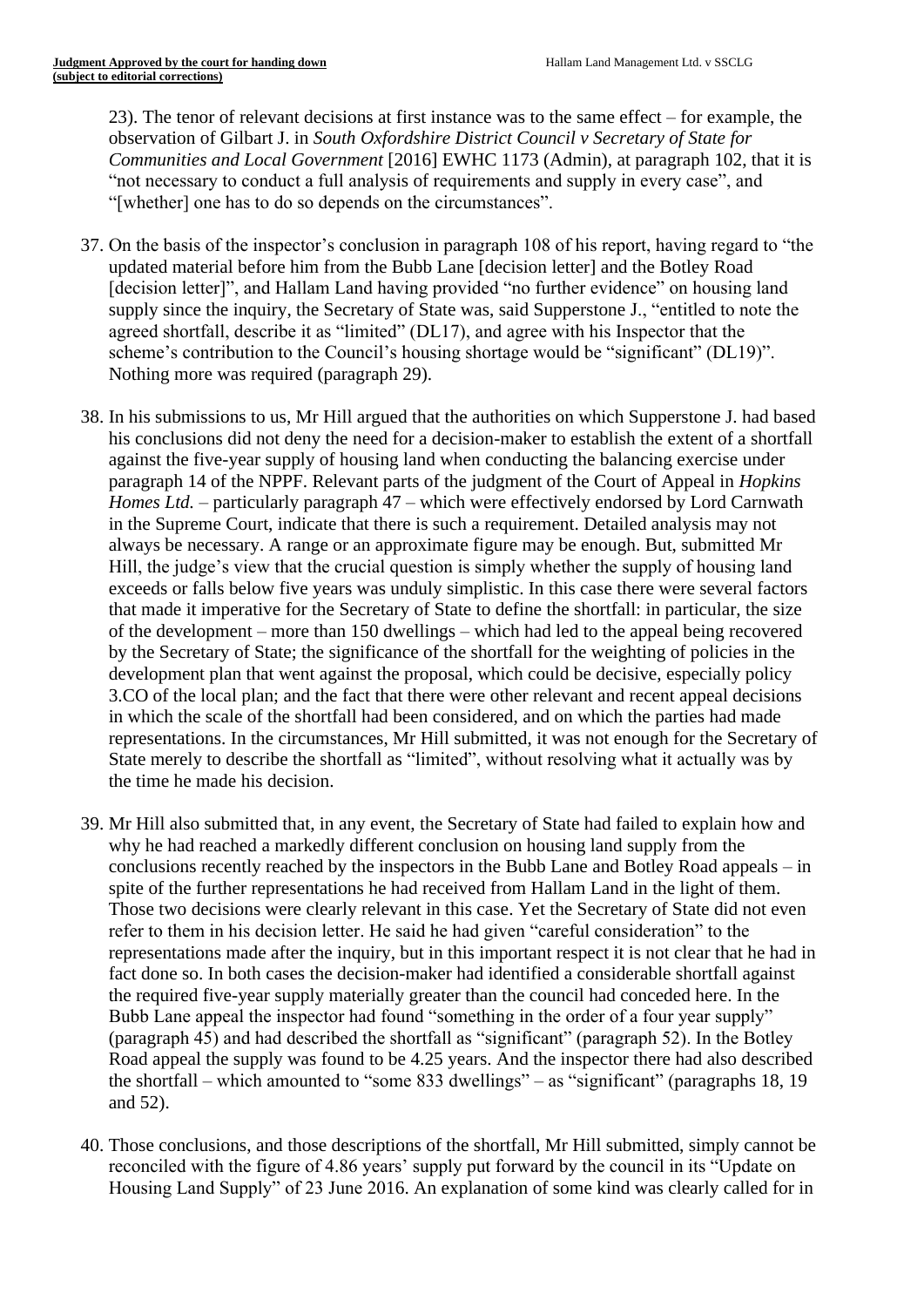the Secretary of State's decision letter. None was provided. Even if he did not have to resolve the precise level of the shortfall, the Secretary of State had fallen short of his duty to provide intelligible and adequate reasons for his conclusion on an issue crucial to the outcome of the appeal (see the speech of Lord Brown of Eaton-under-Heywood in *South Bucks District Council v Porter (No.2)* [2004] 1 W.L.R. 1953, at paragraph 36). In the circumstances it was not enough for him simply to refer to the shortfall as "limited", without more.

- 41. Mr Simons and Mr Stinchcombe supported the judge's analysis. They submitted that it is not always, or generally, a decision-maker's task to determine the precise level of housing land supply. The critical question will always be whether or not a five-year supply of housing land has been demonstrated. Under NPPF policy, the degree of detail required in ascertaining housing need and supply is left largely to the decision-maker's planning judgment in the circumstances of the case before him – as Gilbart J. emphasized in *Dartford Borough Council v Secretary of State for Communities and Local Government* [2016] EWHC 649 (Admin) (at paragraphs 43 to 45), and in *South Oxfordshire District Council* (at paragraph 102). Mr Stinchcombe pointed to the recent decision of this court in *Jelson Ltd. v Secretary of State for Communities and Local Government* [2018] EWCA Civ 24 as lending support to this submission (see, in particular, paragraph 25). Mr Simons recalled Sir David Keene's warning in *City and District Council of St Albans v Hunston Properties Ltd.* [2013] EWCA Civ 1610 (at paragraph 26) about section 78 appeals descending into the kind of exercise appropriate only for the process of plan preparation.
- 42. In this case, Mr Simons and Mr Stinchcombe submitted, by the time the Secretary of State came to make his decision in November 2016, the evidence given by Hallam Land at the inquiry in June 2015 in contending for a housing land supply of between 1.78 and 2.92 years was stale. The Secretary of State did not have to go beyond his conclusions that the shortfall was now "limited", and that the provision of market and affordable housing in an area with an "acknowledged" shortfall merited "substantial weight". These conclusions were, in themselves, fully justified. The existence of a shortfall in housing land supply was not a "principal controversial issue" in this appeal, even if it was in the Bubb Lane and Botley Road appeals. The parties had drawn the Secretary of State's attention to the inspectors' decisions in those appeals. But that did not make it necessary for him to deal with those decisions in the reasons he gave for concluding as he did on the evidence in this case. The reasons he gave were sufficient to explain the decision he made.
- 43. Mr Hill's argument was persuasively presented, but I accept it only in part.
- 44. The Secretary of State's decision here was taken in the light of the judgment of this court in *Hopkins Homes Ltd.*, but before the Supreme Court had dismissed the subsequent appeals – though on the basis of a narrower reading of the policy in paragraph 49 of the NPPF. As this case shows, however, nothing turns on the difference between the so-called "wider" interpretation of paragraph 49, in which the phrase "policies for the supply of housing" embraces local plan policies that create and constrain the supply, and the "narrow" interpretation, which excludes policies that operate to constrain the supply but does not prevent the decision-maker from giving such policies reduced weight under the policy in paragraph 14 of the NPPF when five years' supply is not demonstrated. Either way, the consequences will, in the end, be the same. The weight given to a policy ultimately depends not on its status but on its effect – whether it enables the requisite five-year supply to be realized or acts contrary to that objective. Policies in a local plan are liable to carry less weight in the making of a decision on a proposal for housing development if – and because – their effect is to prevent a five-year supply of housing land (see the judgment of Lord Carnwath in *Hopkins Homes Ltd.*, at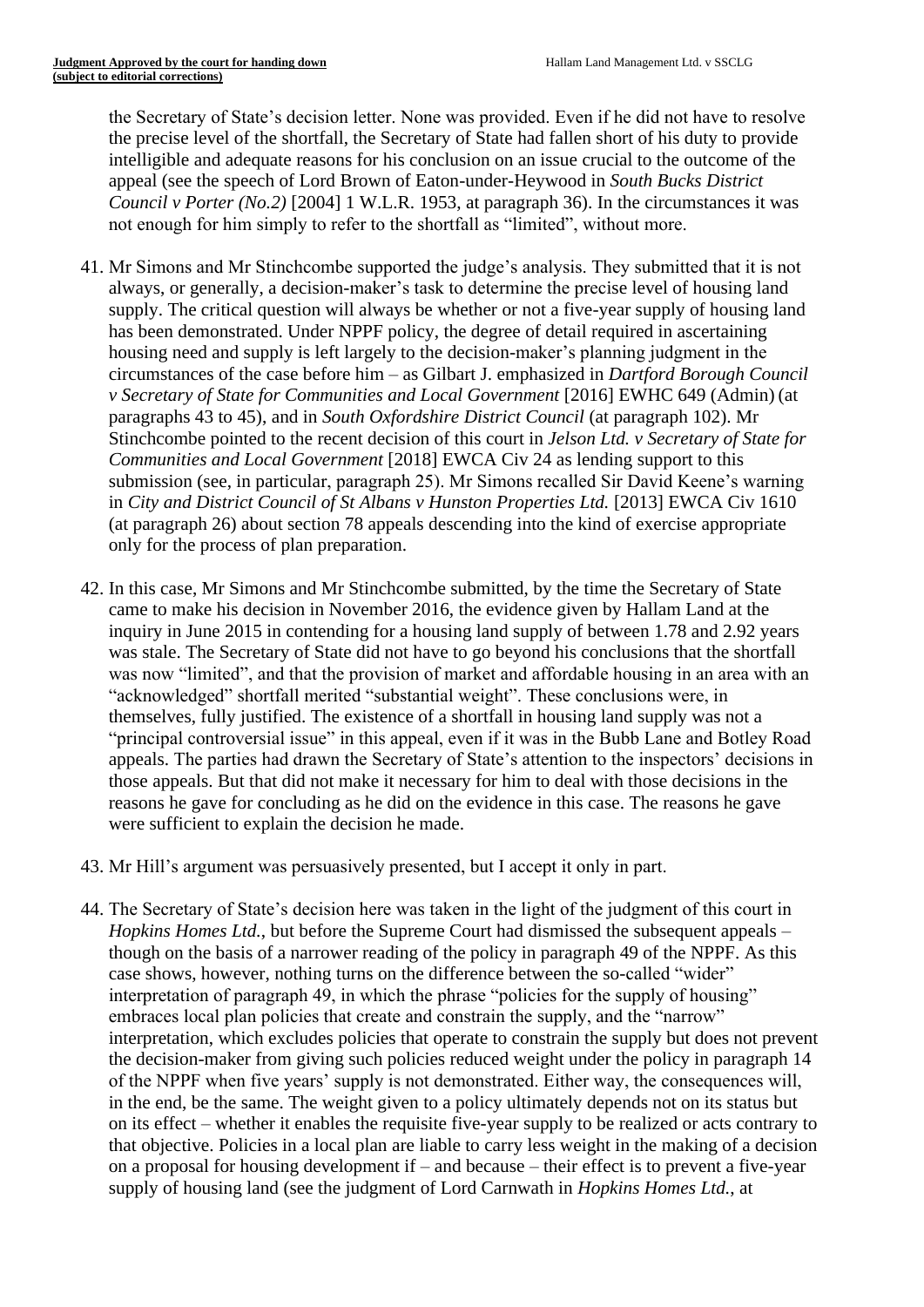paragraphs 59 and 61, followed in this court in *Barwood Strategic Land II LLP v East Staffordshire Borough Council* [2017] EWCA Civ 893, at paragraph 22).

- 45. None of that is controversial here, nor should it be. As Lord Carnwath said in *Hopkins Homes*  Ltd. (at paragraph 54), "the primary purpose of paragraph 49 [of the NPPF] is simply to act as a trigger to the operation of the "tilted balance" under paragraph 14". And he went on to say (in paragraph 59) that the "important question" is "not how to define individual policies, but whether the result is a five-year supply in accordance with the objectives set by paragraph 47". If the local planning authority fails to demonstrate that supply, "it matters not whether the failure is because of the inadequacies of the policies specifically concerned with housing provision, or because of the over-restrictive nature of other non-housing policies". In such a case "[the] shortfall is enough to trigger the operation of the second part of paragraph 14". As Lord Carnwath emphasized (in paragraph 61), a restrictive policy may not itself be "out of date" under paragraph 49, "but the weight to be given to it alongside other material considerations, within the balance set by paragraph 14, remains a matter for the decisionmaker in accordance with ordinary principles".
- 46. As this court said in *Hopkins Homes Ltd.* (in paragraph 47), the policies in paragraphs 14 and 49 of the NPPF do not prescribe how much weight is to be given to relevant policies of the development plan in the determination of a planning application or appeal. Weight is always a matter for the decision-maker (see the speech of Lord Hoffmann in *Tesco Stores Ltd. v Secretary of State for the Environment* [1995] 1 W.L.R. 759, at p.780F-H) (paragraph 46). It will "vary according to the circumstances, including, for example, the extent to which relevant policies fall short of providing for the five-year supply of housing land, the action being taken by the local planning authority to address it, or the particular purpose of a restrictive policy – such as the protection of a "green wedge" or of a gap between settlements". The decisionmaker must judge "how much weight should be given to conflict with policies for the supply of housing that are out-of-date". This is "not a matter of law; it is a matter of planning judgment" (see the first instance judgments in *Crane v Secretary of State for Communities and Local Government* [2015] EWHC 425 (Admin) (at paragraphs 70 to 75), *Phides* (at paragraphs 71 and 74), and *Woodcock Holdings Ltd. v Secretary of State for Communities and Local Government and Mid-Sussex District Council* [2015] EWHC 1173 (Admin) (at paragraphs 87, 105, 108 and 115)).
- 47. The NPPF does not state that the decision-maker must reduce the weight to be given to restrictive policies according to some notional scale derived from the extent of the shortfall against the five-year supply of housing land. The policy in paragraph 14 of the NPPF requires the appropriate balance to be struck, and a balance can only be struck if the considerations on either side of it are given due weight. But in a case where the local planning authority is unable to demonstrate five years' supply of housing land, the policy leaves to the decision-maker's planning judgment the weight he gives to relevant restrictive policies. Logically, however, one would expect the weight given to such policies to be less if the shortfall in the housing land supply is large, and more if it is small. Other considerations will be relevant too: the nature of the restrictive policies themselves, the interests they are intended to protect, whether they find support in policies of the NPPF, the implications of their being breached, and so forth.
- 48. Relevant authority in this court, and at first instance, does not support the proposition that, for the purposes of the appropriate balancing exercise under the policy in paragraph 14 of the NPPF, the decision-maker's weighting of restrictive local plan policies, or of the proposal's conflict with such policies, will always require an exact quantification of the shortfall in the supply of housing land. This is not surprising. If the court had ever said there was such a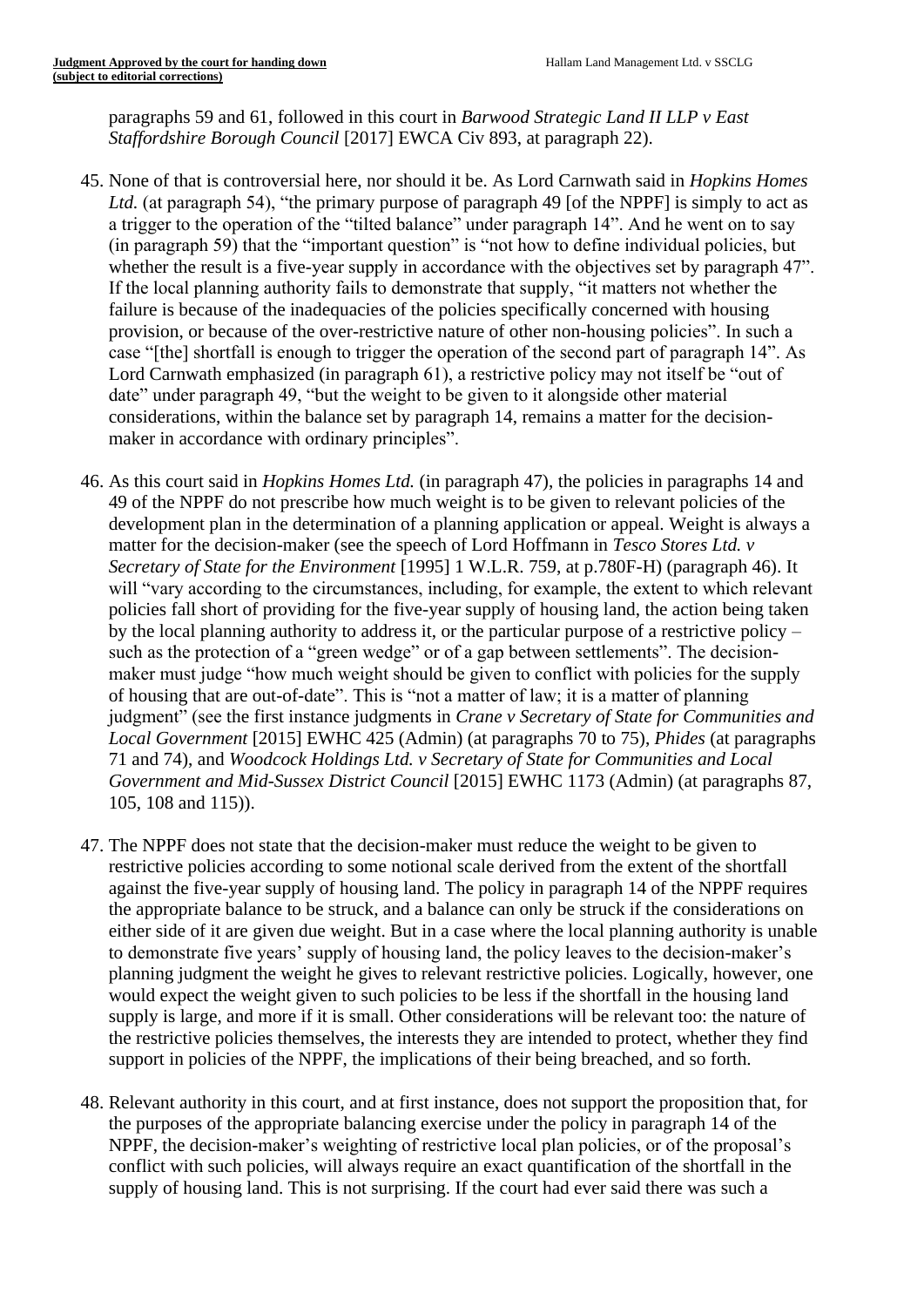requirement, it would have been reading into the NPPF more than the Government has chosen to put there, and more than is necessarily implied in the policies it contains.

- 49. Several decisions at first instance were cited in argument before Supperstone J., including those in *Jelson Ltd.* (at paragraphs 2 and 13) – upheld on appeal, *Shropshire Council* (at paragraph 28), *South Oxfordshire District Council* (at paragraph 102), *Dartford Borough Council* (at paragraphs 44 and 45), *Oadby and Wigston Borough Council v Secretary of State for Communities and Local Government* [2015] EWHC 1879 (Admin) (at paragraphs 42(ii) and 48) – upheld on appeal, and *Phides* (at paragraph 60). Mr Simons also referred to *Eastleigh Borough Council v Secretary of State for Communities and Local Government*  [2014] EWHC 4225 (Admin) (at paragraphs 17 and 18). It is not necessary to explore the facts of these cases, or to set out the relevant observations of the judges who decided them. In summary, however, three main points emerge.
- 50. First, the relationship between housing need and housing supply in planning decision-making is ultimately a matter of planning judgment, exercised in the light of the material presented to the decision-maker, and in accordance with the policies in paragraphs 47 and 49 of the NPPF and the corresponding guidance in the Planning Practice Guidance ("the PPG"). The Government has chosen to express its policy in the way that it has – sometimes broadly, sometimes with more elaboration, sometimes with the aid of definitions or footnotes, sometimes not (see *Oadby and Wigston Borough Council v Secretary of State for Communities and Local Government* [2016] EWCA Civ 1040, at paragraph 33; *Jelson Ltd.*, at paragraphs 24 and 25; and *St Modwen Developments Ltd. v Secretary of State for Communities and Local Government* [2017] EWCA Civ 1643, at paragraphs 36 and 37). It is not the role of the court to add to or refine the policies of the NPPF, but only to interpret them when called upon to do so, to supervise their application within the constraints of lawfulness, and thus to ensure that unlawfully taken decisions do not survive challenge.
- 51. Secondly, the policies in paragraphs 14 and 49 of the NPPF do not specify the weight to be given to the benefit, in a particular proposal, of reducing or overcoming a shortfall against the requirement for a five-year supply of housing land. This is a matter for the decision-maker's planning judgment, and the court will not interfere with that planning judgment except on public law grounds. But the weight given to the benefits of new housing development in an area where a shortfall in housing land supply has arisen is likely to depend on factors such as the broad magnitude of the shortfall, how long it is likely to persist, what the local planning authority is doing to reduce it, and how much of it the development will meet.
- 52. Thirdly, the NPPF does not stipulate the degree of precision required in calculating the supply of housing land when an application or appeal is being determined. This too is left to the decision-maker. It will not be the same in every case. The parties will sometimes be able to agree whether or not there is a five-year supply, and if there is a shortfall, what that shortfall actually is. Often there will be disagreement, which the decision-maker will have to resolve with as much certainty as the decision requires. In some cases the parties will not be able to agree whether there is a shortfall. And in others it will be agreed that a shortfall exists, but its extent will be in dispute. Typically, however, the question for the decision-maker will not be simply whether or not a five-year supply of housing land has been demonstrated. If there is a shortfall, he will generally have to gauge, at least in broad terms, how large it is. No hard and fast rule applies. But it seems implicit in the policies in paragraphs 47, 49 and 14 of the NPPF that the decision-maker, doing the best he can with the material before him, must be able to judge what weight should be given both to the benefits of housing development that will reduce a shortfall in the five-year supply and to any conflict with relevant "non-housing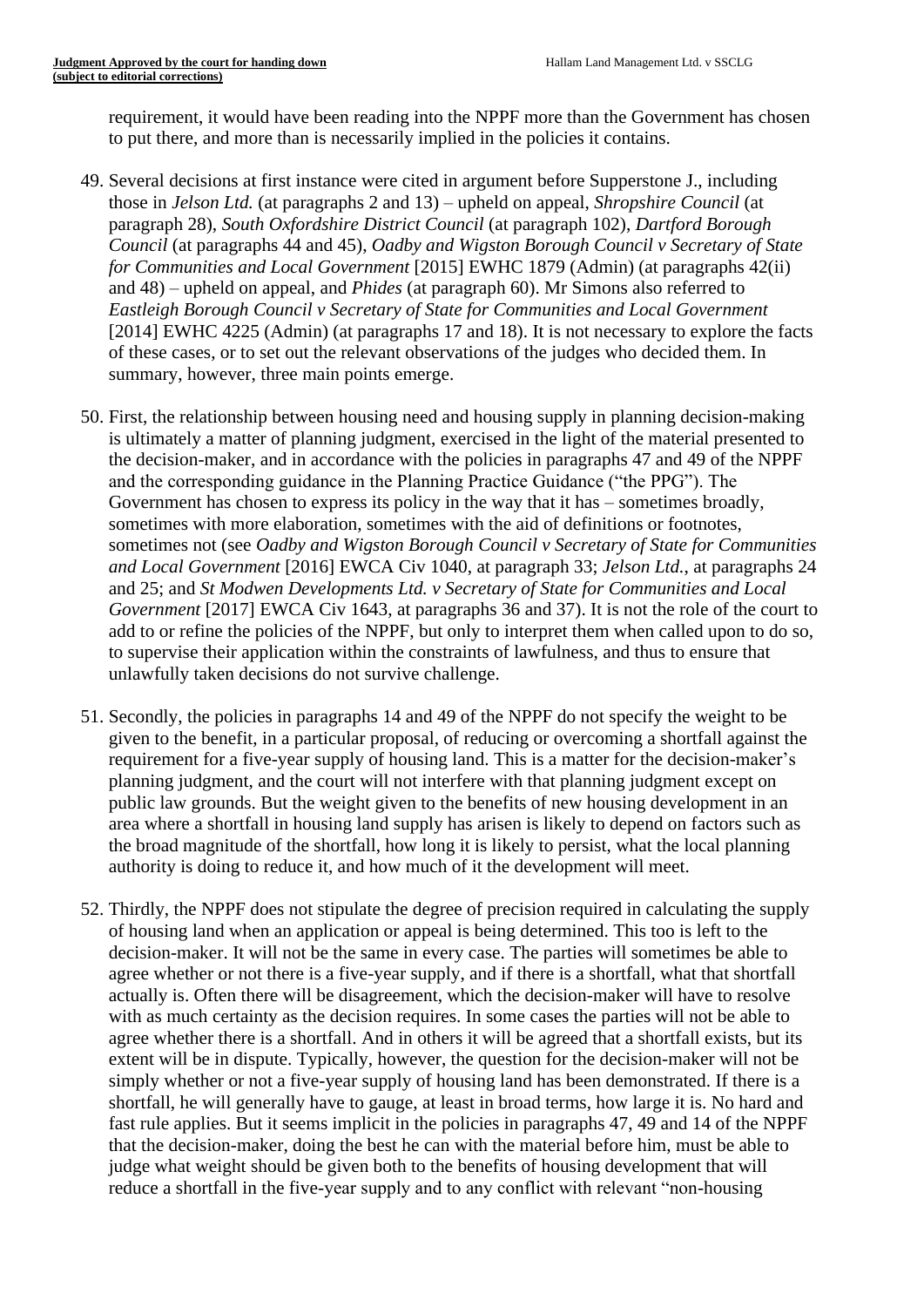policies" in the development plan that impede the supply. Otherwise, he will not be able to perform the task referred to by Lord Carnwath in *Hopkins Homes Ltd.*. It is for this reason that he will normally have to identify at least the broad magnitude of any shortfall in the supply of housing land.

- 53. With those three points in mind, I do not think that in this case the Secretary of State could fairly be criticized, in principle, for not having expressed a conclusion on the shortfall in the supply of housing land with great arithmetical precision. He was entitled to confine himself to an approximate figure or range – if that is what he did. Government policy in the NPPF did not require him to do more than that. There was nothing in the circumstances of this case that made it unreasonable for him in the "Wednesbury" sense, or otherwise unlawful, not to establish a mathematically exact figure for the shortfall. It would not have been an error of law or inappropriate for him to do so, but if, as a matter of planning judgment, he chose not to do it there was nothing legally wrong with that.
- 54. But what was his conclusion on housing land supply? He obviously accepted, as the council had acknowledged, that the requisite five-year supply had not been demonstrated. In paragraph 30 of his decision letter he referred to the "absence of a 5-year housing land supply". And in the same paragraph he made it plain that he was applying "the presumption in favour of sustainable development", which, as he said, meant "that permission should be granted unless any adverse impacts of doing so significantly and demonstrably outweigh the benefits". He went on, in the following paragraphs, to apply that presumption, in accordance with the policy in paragraph 14 of the NPPF. In the course of that balancing exercise, he referred, in paragraph 31, to the "acknowledged shortfall", which went into the balance on the positive side. All of this is clear.
- 55. Not so clear, however, is whether the Secretary of State reached any concluded view on the scale of the "acknowledged shortfall". His reference in paragraph 17 to "the limited shortfall in housing land supply" suggests he had not found it possible to accept Hallam Land's case at the inquiry, as recorded by the inspector in paragraph 62 of his report, that the supply of housing land was as low as "2.92 years, or 1.78 years if the need for affordable housing is included", or even the "material shortfall" to which the inspector had referred in paragraph 108, in the light of the council's concession that it was "not able to demonstrate more than a four and a half years supply of deliverable housing land". A "limited shortfall" could hardly be equated to a "material shortfall". It would have been a more apt description of the shortfall the council had now acknowledged in conceding, or contending, that it was able to demonstrate a supply of 4.86 years – the figure to which the Secretary of State referred in paragraphs 19 and 30 of his decision letter.
- 56. On a fair reading of the decision letter as a whole, I do not think one can be sure that the Secretary of State did fix upon a precise figure for the housing land supply. It may be that, in truth, he went no further than to conclude that the supply remained below five years. He certainly did not adopt the figures put forward by Hallam Land at the inquiry, nor did he even mention those figures. And he neither adopted nor rejected the council's position at the inquiry. Instead, he took care to say, in paragraph 19 of his decision letter, that he "notes" the inspector's comment that at the time of the inquiry the council was not able to demonstrate more than four and a half years' supply. He was equally careful not to adopt or reject the figure that was now put forward by the council – a supply of 4.86 years. In paragraph 19, again, he said merely that he "notes" the council was now of the view that it was "able to demonstrate a 4.86 year supply". In paragraph 30, once again, he used the word "notes" when referring to the position the council had taken in its letter of 23 June 2016 – "now claiming to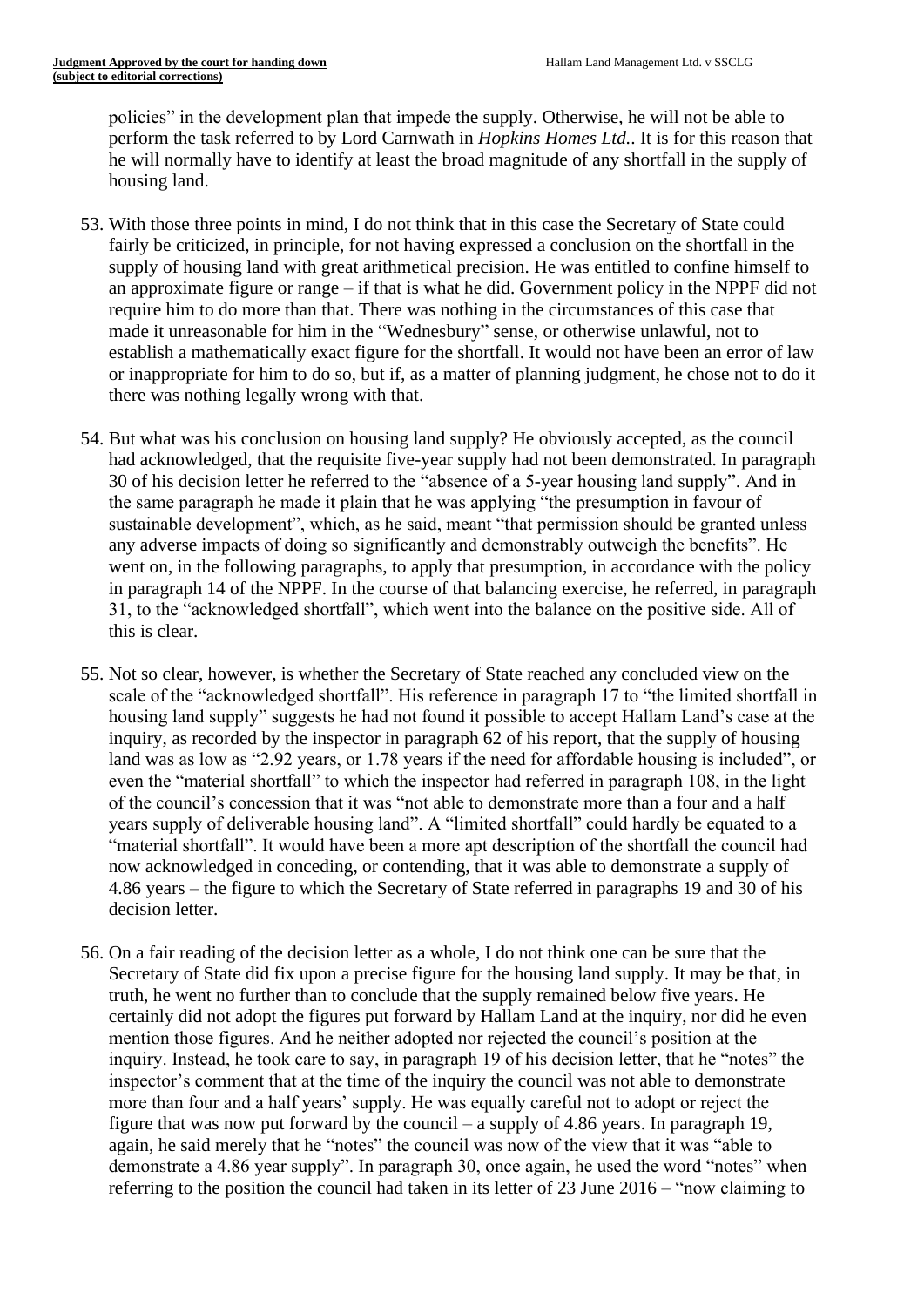be able to demonstrate a 4.86 year supply". He was not, I think, unequivocally endorsing that figure, but rather was relying on it as proof of "the absence of a 5-year housing land supply".

- 57. The Secretary of State's conclusions on housing land supply are not said to be irrational on their face – nor could they be. If one leaves aside for the moment the decisions in the Bubb Lane and Botley Road appeals and what had been said about those decisions in the parties' further representations, they make sense. To describe the shortfall in housing land supply as "limited", as the Secretary of State did in paragraph 17, seems reasonable if he was assuming – though without positively finding – that the housing land supply now stood at or about 4.86 years. And there is nothing necessarily inconsistent between that conclusion and his later conclusions: in paragraph 19, that the amount of new housing proposed was a "significant advantage"; in paragraph 30, that the "presumption in favour of sustainable development" fell to be applied in this case; and, in paragraph 31, that the provision of housing in an area with an "acknowledged shortfall" carried "substantial weight in favour of the development".
- 58. All of this is logical, as far as it goes. It may reflect an assumption on the part of the Secretary of State that he could rely on the figure of 4.86 years for the housing land supply, or at least on a range of between four and half and 4.86 years, and that this was sufficient to found his conclusions on the weight to be given to the benefits of the housing development proposed and to its conflict with restrictive policies in the local plan.
- 59. This reading of the decision letter may be overly generous to the Secretary of State, because it resolves in his favour the doubt as to what figure, or range, he was actually prepared to accept for the present supply of housing land in the council's area. Assuming it to be correct, however, he can be acquitted of any misunderstanding or unlawful misapplication of NPPF policy. If he did adopt, or at least assume, a figure of 4.86 years' supply of housing land, or even a range of between four and half and 4.86 years, his approach could not, I think, be stigmatized as unlawful in either of those two respects. It could not be said, at least in the circumstances of this case, that he erred in law in failing to calculate exactly what the shortfall was. In principle, he was entitled to conclude that no greater precision was required than that the level of housing land supply fell within a clearly identified range below the requisite five years, and that, in the balancing exercise provided for in paragraph 14 of the NPPF, realistic conclusions could therefore be reached on the weight to be given to the benefits of the development and its conflict with relevant policies of the local plan. Such conclusions would not, I think, exceed a reasonable and lawful planning judgment.
- 60. However, even if that assumption is made in favour of the Secretary of State, there is in my view a fatal defect in his decision in his failure to engage with the conclusions on housing land supply in the recent decisions in the Bubb Lane and Botley Road appeals. Here, it seems to me, Mr Hill's argument is demonstrably well founded.
- 61. At least by the time the parties in this appeal were given the opportunity to make further representations, an important issue between them, and arguably the focal issue, was the extent of the shortfall in housing land supply. This was, or at least had now become, a "principal controversial issue" in the sense to which Lord Brown of Eaton-under-Heywood referred in *South Bucks District Council v Porter* (at paragraph 36 of his speech). A related issue was the weight to be given to restrictive policies in the local plan – in particular, policy 3.CO. These were, in my view, clearly issues that required to be properly dealt with in the Secretary of State's decision letter, in the light of the representations the parties had made about them, so as to leave no room for doubt that the substance of those representations had been understood and properly dealt with. This being so, it was in my view incumbent on the Secretary of State to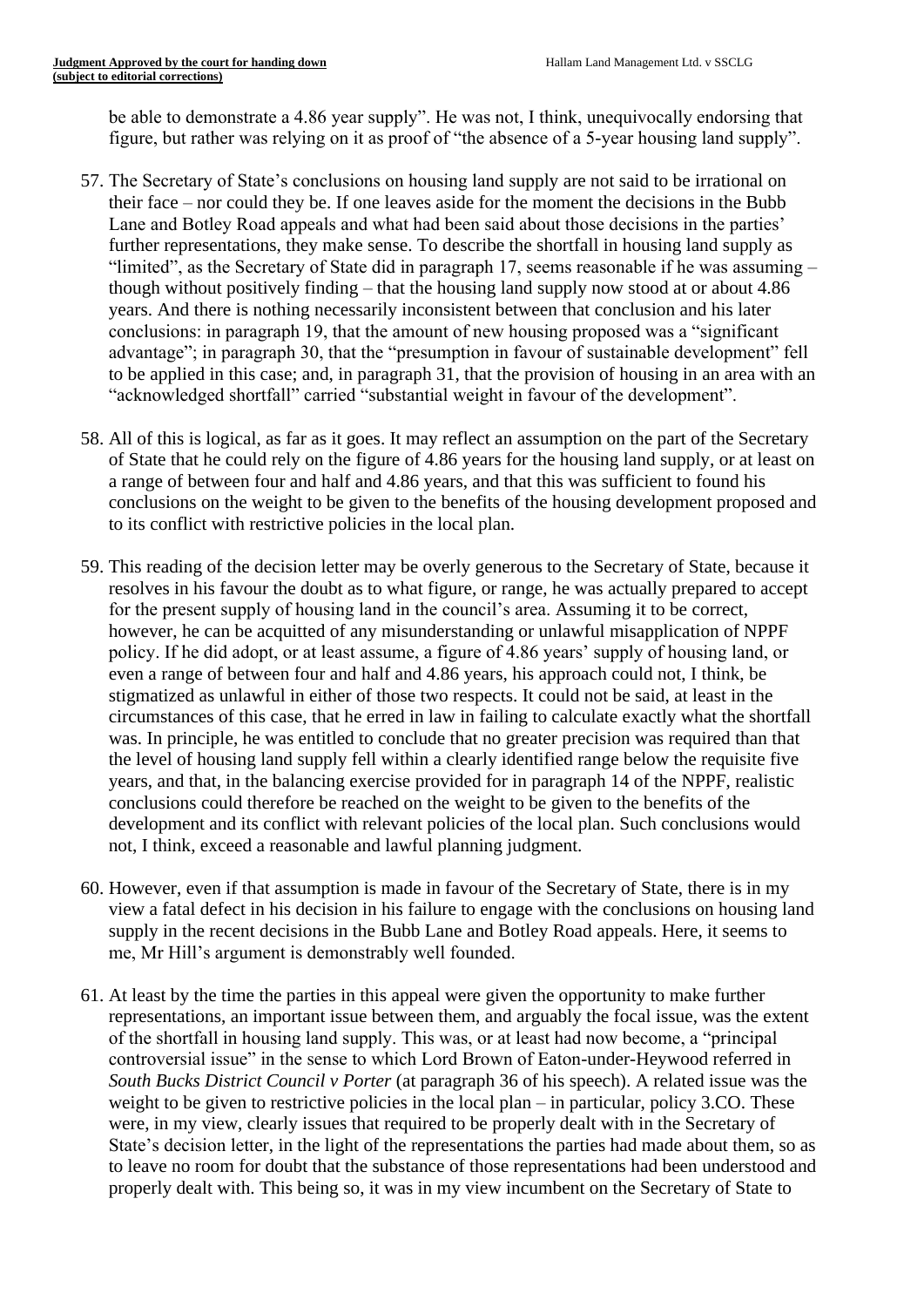provide intelligible and adequate reasons to explain the conclusions he had reached on those issues, having regard to the parties' representations.

- 62. There is no explicit consideration of the inspectors' decisions in the Bubb Lane and Botley Road appeals in the Secretary of State's decision letter, nor any reference to them at all, despite the fact that they had been brought to his attention and their implications addressed in the further representations made to him after the inquiry. The inspectors' conclusions on housing land supply in those two decisions, and the consequences of those conclusions for the weight to be given to local plan policies, clearly were material considerations in this appeal. They would, in my view, qualify as material considerations on the basis of the case law relating to consistency in decision-making (see the judgment of Mann L.J. in *North Wiltshire District Council v Secretary of State for the Environment* (1993) 65 P. & C.R. 137, at p.145, most recently followed by this court in *DLA Delivery Ltd. v Baroness Cumberlege of Newick and Secretary of State for Communities and Local Government* [2018] EWCA Civ 1305, at paragraphs 29, and 42 to 56). But leaving aside the principle of consistency, they would have been, it seems to me, material considerations if only on the basis that they represented an up to date independent assessment of housing land supply in the council's area, which had been squarely put before the Secretary of State. Yet he said nothing at all about them. Nor is there any explicit reference to the relevant content of the representations the parties had made. It is clear that the reference in paragraph 19 of the decision letter to the council's view that it was now able to demonstrate 4.86 years' supply of housing land was taken from the "Update on Housing Land Supply" that it produced on 23 June 2016. But he did not refer to the very firm and thoroughly reasoned conclusions of the inspector in the Botley Road appeal, which were reached in the light of that evidence.
- 63. So it is not clear whether the Secretary of State confronted the conclusions of the inspectors in the Bubb Lane and Botley Road appeals, and in particular the latter. Had he done so, he would have appreciated that the conclusions they had reached on the scale of the shortfall in housing land supply could not reasonably be reconciled with his description of that shortfall, in paragraph 17 of his decision letter, as "limited". The language used by those two inspectors was distinctly different from that expression, and incompatible with it unless some cogent explanation were given. No such explanation was given. In both decision letters the shortfall was characterized as "significant", which plainly it was. This was more akin to saying that it was a "material shortfall", as the inspector in Hallam Land's appeal had himself described it in paragraph 108 of his decision letter. Neither description – a "significant" shortfall or a "material" one – can be squared with the Secretary of State's use of the adjective "limited". They are, on any view, quite different concepts.
- 64. Quite apart from the language they used to describe it, the inspectors' findings and conclusions as to the extent of the shortfall – only "something in the order of four year supply" in the Bubb Lane appeal and only "4.25 years' supply" in the Botley Road appeal – were also substantially different from the extent of the shortfall apparently accepted or assumed by the Secretary of State in his decision in this case, which was as high as 4.86 years' supply on the basis of evidence from the council that had been before the inspector in the Botley Road appeal and rejected by him.
- 65. One is left with genuine not merely forensic confusion on this important point, and the uncomfortable impression that the Secretary of State did not come to grips with the inspectors' conclusions on housing land supply in those two very recent appeal decisions. This impression is not dispelled by his statement in paragraph 7 of the decision letter that he had given "careful consideration" to the relevant representations.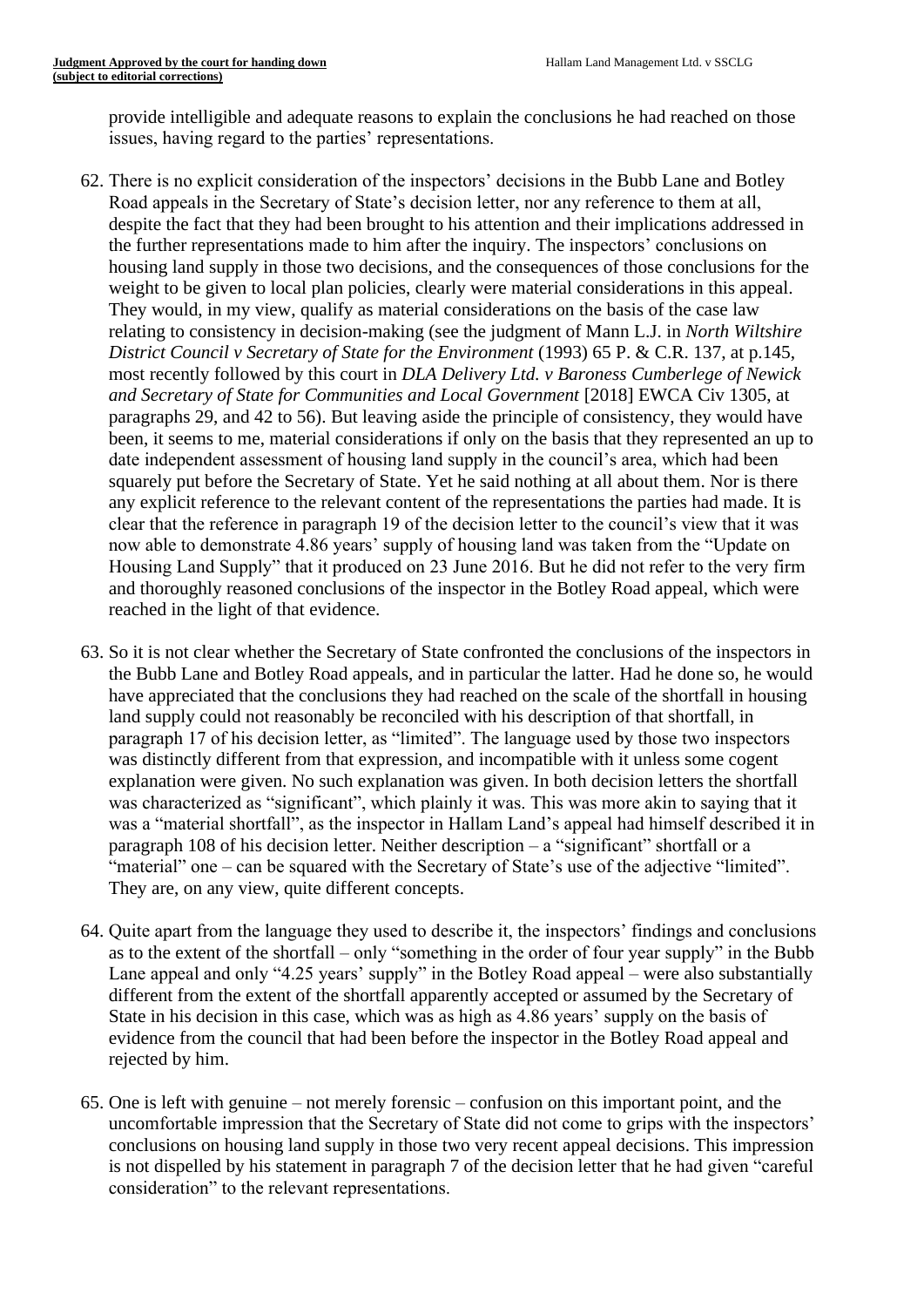- 66. The significance of the parties' dispute over the extent of the shortfall in housing land supply was not confined to that issue alone. It also bore on the question of how much weight should be given to restrictive policies in the local plan – in particular, policy  $3.CO$  – for the purposes of the balancing exercise required by the policy in paragraph 14 of the NPPF. A factor to which the Secretary of State attached some importance in determining that "significant weight" should be given to policy 3.CO was that the shortfall in housing land supply was, as he said in paragraph 17 of the decision letter, only "limited". This was an important issue in itself, and potentially decisive in the planning balance.
- 67. In the circumstances I am driven to the conclusion that the Secretary of State's reasons were in this respect deficient, when considered in the light of the familiar principle in *South Bucks District Council v Porter*, and that Hallam Land was substantially prejudiced by the failure to provide intelligible and adequate reasons. The parties, and in particular Hallam Land, whose section 78 appeal was being dismissed after a protracted exchange of post-inquiry representations, were entitled to know why the Secretary of State had concluded as he did not only on the question of housing land supply but also on its consequences, in spite of two very fresh appeal decisions in which the question of supply had been decided in a materially different way. This was a matter on which proper reasons were undoubtedly called for, but were not given. In the absence of those reasons, one cannot be sure that the Secretary of State had come to his conclusion lawfully, having regard to all material considerations. It follows, in my view, that in failing to provide such reasons the Secretary of State erred in law and his decision is liable to be quashed for that error. I can see no basis on which the court, in the circumstances, could properly withhold an order to quash his decision. To do so, we would have to speculate as to the outcome of Hallam Land's section 78 appeal on the assumption that the Secretary of State had regard to all material considerations, including the decisions in the Bubb Lane and Botley Road appeals.
- 68. Having come to that conclusion, I can take the other main issue more shortly.

# *Should the Secretary of State have had regard to the inspector's report on the Boorley Green appeal?*

- 69. The argument here is that the Secretary of State's conclusion in this case that the shortfall in housing land supply was "limited" is impossible to reconcile with the conclusion in his decision letter in the Boorley Green appeal, issued about three weeks later, that the supply of housing land in the council's area was "around four years". This offended the principle that there is a public interest in planning decisions in like cases being consistent, and that, in cases of inconsistency, the decision-maker should explain that inconsistency (see the judgment of Mann L.J. in *North Wiltshire District Council*). Where relevant matters arose after the close of an inquiry, such as an inspector reporting to him on an appeal raising closely similar planning issues in the same area as the appeal in hand, it was incumbent on the Secretary of State to take reasonable steps to inform himself of those matters, and so avoid inconsistent decisions. The inspector's report in the Boorley Green appeal fell into that category. By the time the Secretary of State eventually came to make his decision on Hallam Land's appeal, he had had that report for almost three months.
- 70. Supperstone J. rejected this argument, on the simple basis that the Secretary of State's decision in the Boorley Green appeal had not yet been made when the decision in this case was issued, and "accordingly, it cannot have been a material consideration to which the principle of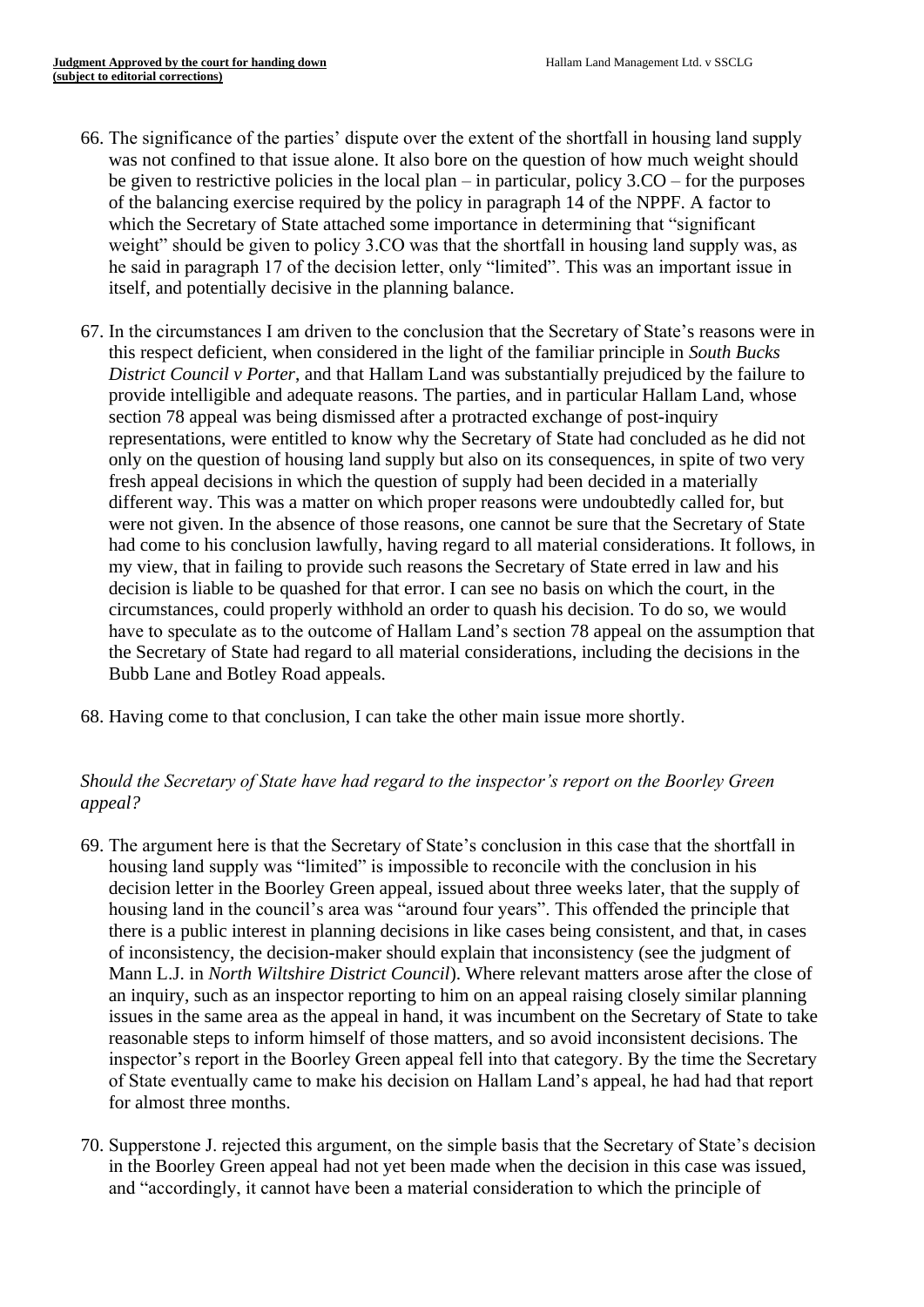consistency can apply". Although the inspector's report on the Boorley Green appeal had been submitted to the Secretary of State before he made his decision in this case, "the principle of consistency in decision taking has no application to Inspectors' reports which are not decisions" (paragraph 33 of the judgment). The proposition that the Secretary of State must always have imputed knowledge of an inspector's report in an undetermined appeal was incorrect (paragraph 35). So was the submission that it was irrational, and a breach of the principle recognized by the House of Lords in *Secretary of State for Education and Science v Tameside Metropolitan Borough Council* [1976] 3 W.L.R. 641 that a decision-maker must take reasonable steps to acquaint himself of relevant matters, for the Secretary of State not to take into account an unpublished inspector's report in another appeal that was yet to be decided on its own, different facts (paragraph 38).

- 71. The judge also accepted the submission of Mr Simons and Mr Stinchcombe that there was, in fact, no material inconsistency between the two decisions. In both cases the Secretary of State had found that there was less than the requisite five-year supply of housing land, and that the consequences provided for by NPPF policy must follow. In his decision on the Boorley Green appeal the Secretary of State did not adopt the inspector's description of the shortfall as "significant". His conclusion in that case that the housing land supply "should be regarded as standing at around four years" was consistent with his corresponding conclusions in his decision in this case. And in both cases, given the shortfall, he gave significant weight to the provision of housing: "substantial weight" in this case, "considerable weight" in the Boorley Green case (paragraph 39). The Secretary of State's application of policy 3.CO of the local plan in this appeal, the weight he gave to that policy, and his relevant reasons did not betray an inconsistent approach with his inspector's or his own in the Boorley Green appeal (paragraphs 40 to 46).
- 72. I agree with the judge's approach to this issue, and the conclusions he reached upon it, essentially for the reasons he gave.
- 73. The principle of consistency in planning decision-making is not a principle of law. It is a principle of good practice, which the courts have traditionally supported and the Court of Appeal has recently confirmed in *DLA Delivery Ltd.*.
- 74. The principle applies to decisions of planning decision-makers, and is exercised with a view to the public interest in planning decisions in like cases being consistent, or if inconsistency arises, a clear explanation for it being given in the second of the two decisions concerned (see *DLA Delivery Ltd.*, at paragraphs 28 to 30, 46 and 47). It does not apply, in the case of decisions on planning appeals made by the Secretary of State, to inspectors' reports that have been submitted to the Secretary of State but on which his decision is still to be made at the time of the decision subject to challenge in the case before the court. The purpose and status of such a report is, essentially, that of advice given to the Secretary of State by his appointed inspector, which will inform the decision itself, but which the Secretary of State is not bound to follow and is free to reject, so long as he gives adequate reasons for doing so. It is an intermediate stage in the process of decision-making. The assessment and conclusions contained in the report do not constitute the Secretary of State's decision, nor do they form any part of that decision unless and until they are incorporated into it, whether in whole or in part. Usually, as in the Boorley Green appeal, the inspector's report is not published until the Secretary of State has made his decision. On occasions, however, it may be released by the Secretary of State with a view to inviting further representations or evidence from the parties to deal with a particular issue raised in it.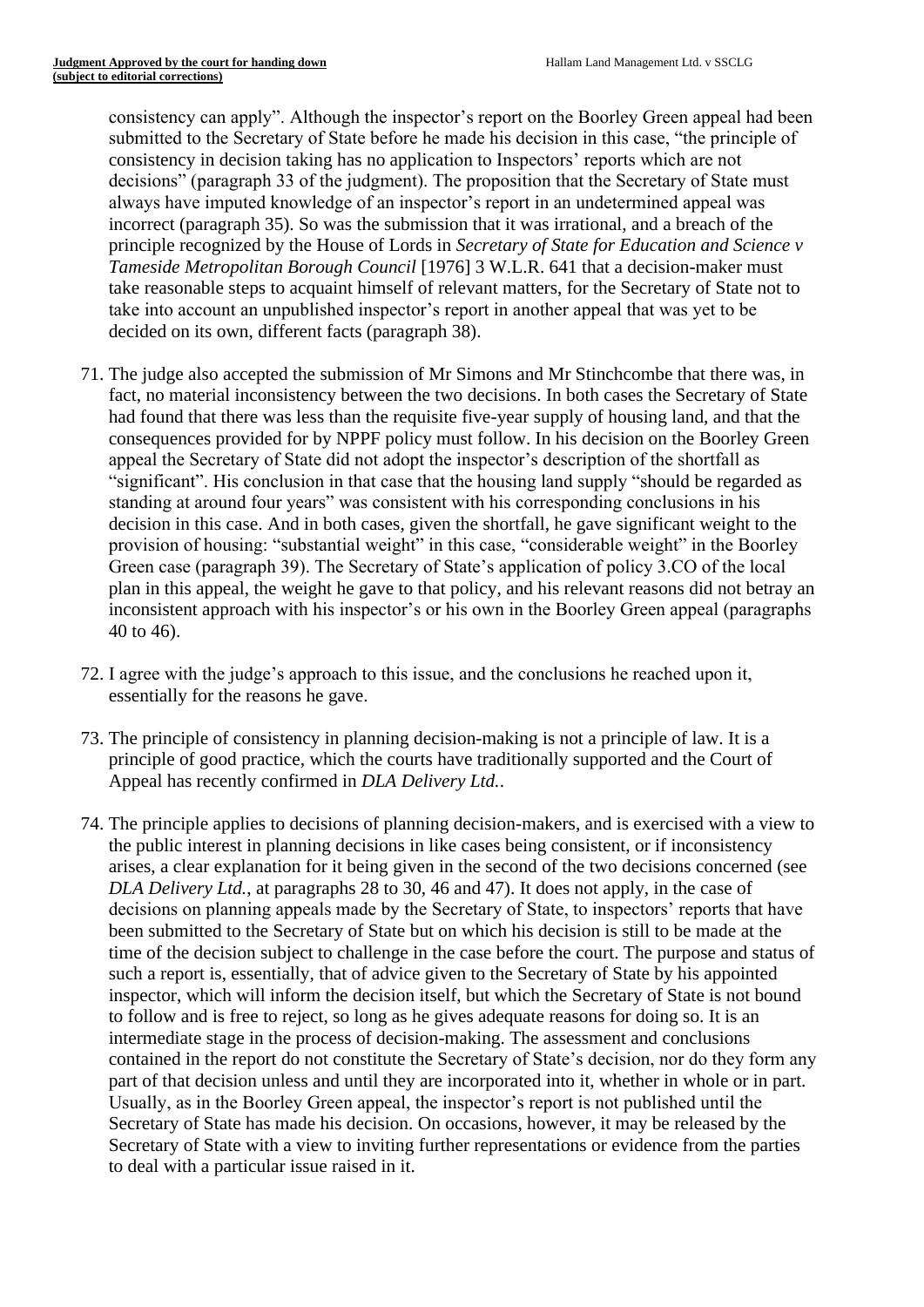- 75. It would be a radical and unjustified extension to the principle of consistency to embrace within it unpublished inspectors' reports, whose conclusions and recommendations the Secretary of State may in due course choose to accept or reject. Indeed, this would not be an extension of the principle of consistency but a distortion of it, because the basis for it would not be consistency between one decision and another, but consistency between a decision and a non-decision, a decision yet to be made. That is not a principle the court has ever recognized, nor even, in truth, a meaningful principle at all.
- 76. In my view, therefore, this part of the appeal is mistaken, and I would reject it.

## *Conclusion*

77. For the reasons I have given, I would allow this appeal on the first issue alone and on the basis I have indicated.

## **Lord Justice Hickinbottom**

78. For the reasons given by Lindblom L.J., with which I entirely agree, I agree that the appeal is allowed on the first issue alone.

## **Lord Justice Davis**

- 79. I also agree that the appeal should be allowed.
- 80. I would like to make some observations of my own on the first issue.
- 81. Clearly a determination of whether or not there is a shortfall in the 5 year housing supply in any particular case is a key issue. For if there is then the "tilted balance" for the purposes of paragraph 14 of the NPPF comes into play.
- 82. Here, it was common ground that there was such a shortfall. That being so, I have the greatest difficulty in seeing how an overall planning judgment thereafter could properly be made without having at least some appreciation of the extent of the shortfall. That is not to say that the extent of the shortfall will itself be a key consideration. It may or not be: that is itself a planning judgment, to be assessed in the light of the various policies and other relevant considerations. But it ordinarily will be a relevant and material consideration, requiring to be evaluated.
- 83. The reason is obvious and involves no excessive legalism at all. The extent (be it relatively large or relatively small) of any such shortfall will bear directly on the weight to be given to the benefits or disbenefits of the proposed development. That is borne out by the observations of Lindblom LJ in the Court of Appeal in paragraph 47 of *Hopkins Homes*. I agree also with the observations of Lang J in paragraphs 27 and 28 of her judgment in the *Shropshire Council* case and in particular with her statements that "…Inspectors generally will be required to make judgments about housing need and supply. However these will not involve the kind of detailed analysis which would be appropriate at a "Development Plan inquiry" and that "the extent of any shortfall may well be relevant to the balancing exercise required under NPPF 14." I do not